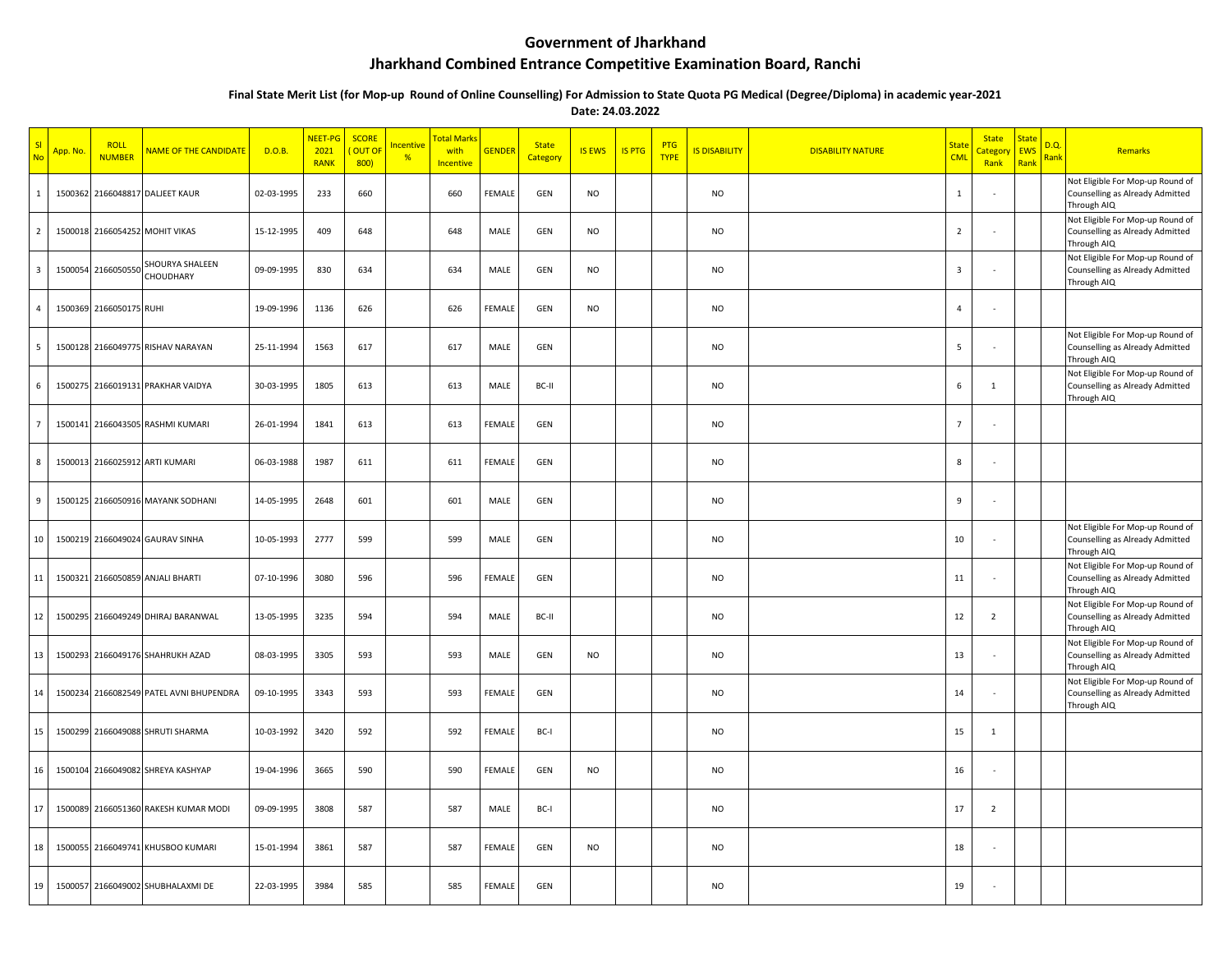| SI<br>No | App. No. | <b>ROLL</b><br><b>NUMBER</b> | NAME OF THE CANDIDATE                   | D.O.B.     | NEET-PG<br>2021<br><b>RANK</b> | <b>SCORE</b><br>OUT OF<br>800) | <u>Incentive</u><br>% | Total Mark<br>with<br>Incentive | <b>GENDER</b> | <b>State</b><br>Category | <b>IS EWS</b> | <b>IS PTG</b> | <b>PTG</b><br><b>TYPE</b> | <b>IS DISABILITY</b> | <b>DISABILITY NATURE</b> | <mark>State</mark><br><b>CML</b> | <b>State</b><br><mark>Categor</mark><br>Rank | <b>State</b><br>EWS<br>Rank | D.Q.<br><mark>Rank</mark> | Remarks                                                                            |
|----------|----------|------------------------------|-----------------------------------------|------------|--------------------------------|--------------------------------|-----------------------|---------------------------------|---------------|--------------------------|---------------|---------------|---------------------------|----------------------|--------------------------|----------------------------------|----------------------------------------------|-----------------------------|---------------------------|------------------------------------------------------------------------------------|
| 20       | 1500159  |                              | 2166049052 NITISH DASH                  | 12-11-1996 | 4280                           | 583                            |                       | 583                             | MALE          | GEN                      | <b>NO</b>     |               |                           | <b>NO</b>            |                          | 20                               |                                              |                             |                           | Not Eligible For Mop-up Round of<br>Counselling as Already Admitted<br>Through AIQ |
| 21       |          | 1500165 2166051358 PUJA DEY  |                                         | 08-03-1997 | 4327                           | 582                            |                       | 582                             | <b>FEMALE</b> | BC-II                    |               |               |                           | <b>NO</b>            |                          | 21                               | $\overline{\mathbf{3}}$                      |                             |                           |                                                                                    |
| 22       |          |                              | 1500121 2166019052 ANU ANAND            | 19-01-1996 | 4791                           | 578                            |                       | 578                             | FEMALE        | GEN                      |               |               |                           | <b>NO</b>            |                          | 22                               |                                              |                             |                           | Not Eligible For Mop-up Round of<br>Counselling as Already Admitted<br>Through AIQ |
| 23       |          |                              | 1500360 2166051027 SHAMBHAVI DATTA      | 28-02-1997 | 4804                           | 578                            |                       | 578                             | FEMALE        | GEN                      |               |               |                           | <b>NO</b>            |                          | 23                               |                                              |                             |                           |                                                                                    |
| 24       |          |                              | 1500053 2166165606 SAGAR SANGAM         | 05-06-1997 | 5141                           | 575                            |                       | 575                             | MALE          | BC-I                     |               |               |                           | <b>NO</b>            |                          | 24                               | $\overline{\mathbf{3}}$                      |                             |                           | Not Eligible For Mop-up Round of<br>Counselling as Already Admitted<br>Through AIQ |
| 25       |          |                              | 1500359 2166050006 BHAWNA KUMARI        | 05-03-1997 | 5526                           | 571                            |                       | 571                             | FEMALE        | GEN                      | <b>NO</b>     |               |                           | <b>NO</b>            |                          | 25                               |                                              |                             |                           | Not Eligible For Mop-up Round of<br>Counselling as Already Admitted<br>Through AIQ |
| 26       |          |                              | 1500263 2166051129 NIMISHA VATSANA      | 22-11-1995 | 13575                          | 519                            | 10%                   | 570.9                           | FEMALE        | BC-I                     |               |               |                           | <b>NO</b>            |                          | 26                               | $\overline{4}$                               |                             |                           |                                                                                    |
| 27       |          |                              | 1500176 2166050547 AKANKSHA RANI        | 30-08-1996 | 5750                           | 570                            |                       | 570                             | FEMALE        | BC-I                     |               |               |                           | <b>NO</b>            |                          | 27                               | 5                                            |                             |                           | Not Eligible For Mop-up Round of<br>Counselling as Already Admitted<br>Through AIQ |
| 28       |          |                              | 1500021 2166049984 AMRITA SHRUTI        | 17-07-1989 | 5914                           | 568                            |                       | 568                             | FEMALE        | GEN                      |               |               |                           | <b>NO</b>            |                          | 28                               |                                              |                             |                           |                                                                                    |
| 29       |          |                              | 1500122 2166051029 AMAN KESHRI          | 05-10-1997 | 6292                           | 565                            |                       | 565                             | MALE          | BC-II                    |               |               |                           | <b>NO</b>            |                          | 29                               | $\overline{4}$                               |                             |                           |                                                                                    |
| 30       |          |                              | 1500190 2166048938 MUKESH KUMAR         | 20-11-1985 | 34408                          | 434                            | 30%                   | 564.2                           | MALE          | BC-II                    |               |               |                           | NO.                  |                          | 30                               | -5                                           |                             |                           |                                                                                    |
| 31       |          |                              | 1500118 2166050502 YASWANT KUMAR        | 20-12-1994 | 6521                           | 563                            |                       | 563                             | MALE          | GEN                      | <b>NO</b>     |               |                           | <b>NO</b>            |                          | 31                               |                                              |                             |                           |                                                                                    |
| 32       | 1500058  |                              | 2166050774 KM MANISHA                   | 21-12-1995 | 6650                           | 562                            |                       | 562                             | FEMALE        | GEN                      |               |               |                           | <b>NO</b>            |                          | 32                               |                                              |                             |                           | Not Eligible For Mop-up Round of<br>Counselling as Already Admitted<br>Through AIQ |
| 33       |          |                              | 1500129 2166049119 JAWAIRIA JABEEN      | 01-07-1994 | 6681                           | 562                            |                       | 562                             | FEMALE        | GEN                      |               |               |                           | <b>NO</b>            |                          | 33                               |                                              |                             |                           |                                                                                    |
| 34       |          |                              | 1500207 2166049440 KAMAL NAYAN          | 09-01-1996 | 6813                           | 561                            |                       | 561                             | MALE          | GEN                      |               |               |                           | <b>NO</b>            |                          | 34                               |                                              |                             |                           | Not Eligible For Mop-up Round of<br>Counselling as Already Admitted<br>Through AIQ |
| 35       |          |                              | 1500022 2166031200 RAHUL KUMAR TRIPATHI | 04-11-1991 | 6868                           | 560                            |                       | 560                             | MALE          | GEN                      |               |               |                           | NO                   |                          | 35                               |                                              |                             |                           | Not Eligible For Mop-up Round of<br>Counselling as Already Admitted<br>Through AIQ |
| 36       |          |                              | 1500244 2166051166 GAURAV KUMAR SHUKLA  | 07-11-1995 | 7019                           | 560                            |                       | 560                             | MALE          | GEN                      | YES           |               |                           | <b>NO</b>            |                          | 36                               |                                              | $\mathbf{1}$                |                           |                                                                                    |
| 37       |          | 1500093 2166049835 LINCON    |                                         | 22-10-1996 | 7457                           | 556                            |                       | 556                             | MALE          | GEN                      |               |               |                           | NO                   |                          | 37                               |                                              |                             |                           |                                                                                    |
| 38       |          |                              | 1500361 2166164585 ALOK KUMAR           | 10-02-1994 | 7979                           | 552                            |                       | 552                             | MALE          | GEN                      |               |               |                           | <b>NO</b>            |                          | 38                               | $\sim$                                       |                             |                           | Not Eligible For Mop-up Round of<br>Counselling as Already Admitted<br>Through AIQ |
| 39       |          |                              | 1500031 2166049743 SHRUTI P SHIRODKAR   | 08-11-1994 | 8446                           | 550                            |                       | 550                             | FEMALE        | GEN                      |               |               |                           | <b>NO</b>            |                          | 39                               |                                              |                             |                           |                                                                                    |
| 40       |          |                              | 1500092 2166051049 PARIDHI NAMAN        | 10-02-1994 | 8478                           | 549                            |                       | 549                             | FEMALE        | GEN                      | NO            |               |                           | <b>NO</b>            |                          | 40                               |                                              |                             |                           |                                                                                    |
| 41       | 1500077  |                              | 2166050514 FUZAIL AKRAM                 | 21-09-1994 | 8480                           | 549                            |                       | 549                             | MALE          | GEN                      |               |               |                           | NO                   |                          | 41                               |                                              |                             |                           |                                                                                    |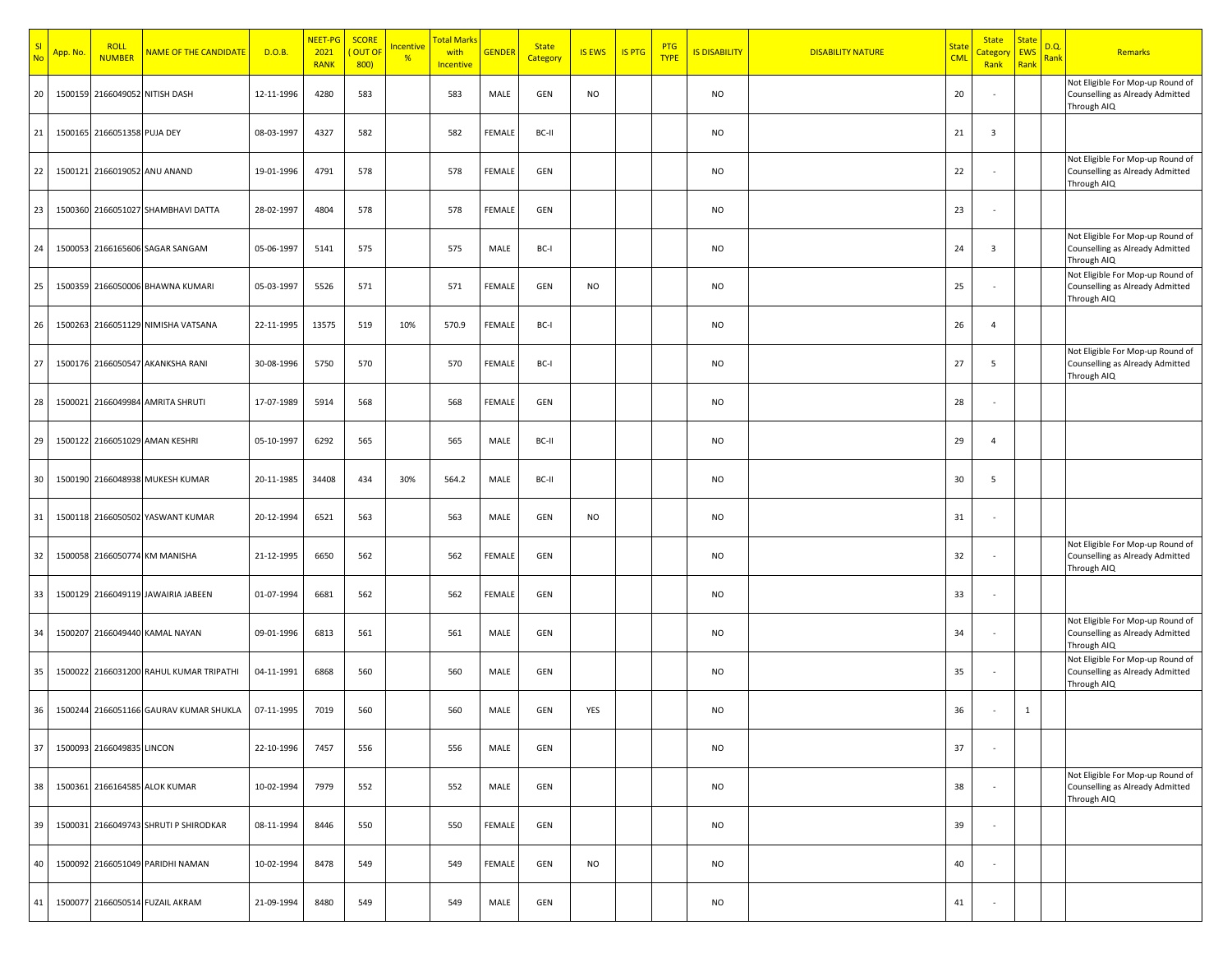| S <sub>l</sub><br><b>No</b> | App. No. | <b>ROLL</b><br><b>NUMBER</b>  | NAME OF THE CANDIDATE                  | D.O.B.     | NEET-PG<br>2021<br><b>RANK</b> | <b>SCORE</b><br>OUT OF<br>800) | <mark>ncentive</mark><br>% | Total Marks<br>with<br>Incentive | <b>GENDER</b> | <b>State</b><br>Category | <b>IS EWS</b> | <b>IS PTG</b> | PTG<br><b>TYPE</b> | <b>IS DISABILITY</b> | <b>DISABILITY NATURE</b> | <b>State</b><br><b>CML</b> | <b>State</b><br>Category<br>Rank | <b>State</b><br><b>EWS</b><br>Rank | D.Q.<br>Rank | Remarks                                                                            |
|-----------------------------|----------|-------------------------------|----------------------------------------|------------|--------------------------------|--------------------------------|----------------------------|----------------------------------|---------------|--------------------------|---------------|---------------|--------------------|----------------------|--------------------------|----------------------------|----------------------------------|------------------------------------|--------------|------------------------------------------------------------------------------------|
| 42                          |          |                               | 1500068 2166143841 PRIYA KUMARI        | 12-03-1995 | 8602                           | 548                            |                            | 548                              | FEMALE        | BC-I                     |               |               |                    | <b>NO</b>            |                          | 42                         | 6                                |                                    |              |                                                                                    |
| 43                          |          |                               | 1500064 2166165670 SRISHTI KHERA       | 25-09-1994 | 8742                           | 547                            |                            | 547                              | FEMALE        | GEN                      |               |               |                    | <b>NO</b>            |                          | 43                         |                                  |                                    |              | Not Eligible For Mop-up Round of<br>Counselling as Already Admitted<br>Through AIQ |
| 44                          |          |                               | 1500099 2166164789 ILIKA BHARTI        | 21-12-1993 | 8884                           | 546                            |                            | 546                              | FEMALE        | BC-I                     |               |               |                    | <b>NO</b>            |                          | 44                         | $\overline{7}$                   |                                    |              | Not Eligible For Mop-up Round of<br>Counselling as Already Admitted<br>Through AIQ |
| 45                          |          |                               | 1500271 2166049206 ABHISHEK SHARMA     | 18-08-1996 | 8976                           | 546                            |                            | 546                              | MALE          | GEN                      |               |               |                    | <b>NO</b>            |                          | 45                         |                                  |                                    |              | Not Eligible For Mop-up Round of<br>Counselling as Already Admitted<br>Through AIQ |
| 46                          |          |                               | 1500183 2166049194 SOURABH KUMAR       | 25-04-1995 | 9064                           | 545                            |                            | 545                              | MALE          | GEN                      | <b>NO</b>     |               |                    | <b>NO</b>            |                          | 46                         |                                  |                                    |              |                                                                                    |
| 47                          |          |                               | 1500041 2166050616 SAMEEKSHA SONTHALIA | 17-08-1998 | 9216                           | 545                            |                            | 545                              | FEMALE        | GEN                      |               |               |                    | <b>NO</b>            |                          | 47                         |                                  |                                    |              |                                                                                    |
| 48                          |          |                               | 1500167 2166019173 SHIWANI KUMARI      | 20-10-1994 | 9262                           | 544                            |                            | 544                              | FEMALE        | BC-I                     |               |               |                    | <b>NO</b>            |                          | 48                         | 8                                |                                    |              | Not Eligible For Mop-up Round of<br>Counselling as Already Admitted<br>Through AIQ |
| 49                          |          | 1500174 2166049244 RISHAV RAJ |                                        | 29-04-1996 | 9319                           | 544                            |                            | 544                              | MALE          | GEN                      | <b>NO</b>     |               |                    | <b>NO</b>            |                          | 49                         |                                  |                                    |              | Not Eligible For Mop-up Round of<br>Counselling as Already Admitted<br>Through AIQ |
| 50                          |          | 1500050 2166050926 RITIKA RAJ |                                        | 05-03-1995 | 9437                           | 543                            |                            | 543                              | FEMALE        | GEN                      |               |               |                    | <b>NO</b>            |                          | 50                         |                                  |                                    |              | Not Eligible For Mop-up Round of<br>Counselling as Already Admitted<br>Through AIQ |
| 51                          |          | 1500108 2166049918 V RUCHIKA  |                                        | 09-12-1992 | 9565                           | 542                            |                            | 542                              | FEMALE        | SC                       |               |               |                    | <b>NO</b>            |                          | 51                         | -1                               |                                    |              | Not Eligible For Mop-up Round of<br>Counselling as Already Admitted<br>Through AIQ |
| 52                          |          |                               | 1500124 2166049210 OM PRAKASH JHA      | 05-04-1995 | 9681                           | 541                            |                            | 541                              | MALE          | GEN                      |               |               |                    | <b>NO</b>            |                          | 52                         |                                  |                                    |              |                                                                                    |
| 53                          |          |                               | 1500328 2166050638 PRASHANT PANDEY     | 15-07-1997 | 9710                           | 541                            |                            | 541                              | MALE          | GEN                      |               |               |                    | <b>NO</b>            |                          | 53                         |                                  |                                    |              | Not Eligible For Mop-up Round of<br>Counselling as Already Admitted<br>Through AIQ |
| 54                          |          |                               | 1500030 2166050419 UROOS IZHAR         | 05-01-1996 | 9742                           | 541                            |                            | 541                              | FEMALE        | GEN                      |               |               |                    | <b>NO</b>            |                          | 54                         |                                  |                                    |              | Not Eligible For Mop-up Round of<br>Counselling as Already Admitted<br>Through AIQ |
| 55                          |          |                               | 1500354 2166051135 ANITA KUMARI        | 06-03-1996 | 10131                          | 539                            |                            | 539                              | FEMALE        | SC                       |               |               |                    | <b>NO</b>            |                          | 55                         | $\overline{2}$                   |                                    |              | Not Eligible For Mop-up Round of<br>Counselling as Already Admitted<br>Through AIQ |
| 56                          |          |                               | 1500035 2166049094 PRATEEK PANDEY      | 20-10-1993 | 10199                          | 538                            |                            | 538                              | MALE          | GEN                      | YES           |               |                    | <b>NO</b>            |                          | 56                         |                                  | $\overline{2}$                     |              |                                                                                    |
| 57                          |          |                               | 1500017 2166049624 FAHAD NAAZ          | 22-12-1995 | 10450                          | 537                            |                            | 537                              | FEMALE        | GEN                      | NO.           |               |                    | <b>NO</b>            |                          | 57                         |                                  |                                    |              |                                                                                    |
| 58                          |          |                               | 1500086 2166051013 PRINCE KUMAR SINGH  | 28-01-1996 | 10494                          | 536                            |                            | 536                              | MALE          | GEN                      |               |               |                    | <b>NO</b>            |                          | 58                         |                                  |                                    |              | Not Eligible For Mop-up Round of<br>Counselling as Already Admitted<br>Through AIQ |
| 59                          |          |                               | 1500045 2166091125 HIMANSHU PANDEY     | 12-09-1994 | 10534                          | 536                            |                            | 536                              | MALE          | GEN                      |               |               |                    | <b>NO</b>            |                          | 59                         |                                  |                                    |              | Not Eligible For Mop-up Round of<br>Counselling as Already Admitted<br>Through AIQ |
| 60                          |          |                               | 1500342 2166051365 DIKSHA KUMARI       | 29-04-1994 | 10743                          | 535                            |                            | 535                              | FEMALE        | GEN                      |               |               |                    | <b>NO</b>            |                          | 60                         |                                  |                                    |              | Not Eligible For Mop-up Round of<br>Counselling as Already Admitted<br>Through AIQ |
| 61                          |          |                               | 1500146 2166165475 SADAF KHAN          | 19-07-1994 | 10927                          | 534                            |                            | 534                              | FEMALE        | GEN                      |               |               |                    | <b>NO</b>            |                          | 61                         |                                  |                                    |              |                                                                                    |
| 62                          |          |                               | 1500311 2166049126 DEEPAK KUMAR        | 01-01-1996 | 11039                          | 533                            |                            | 533                              | MALE          | GEN                      |               |               |                    | <b>NO</b>            |                          | 62                         |                                  |                                    |              | Not Eligible For Mop-up Round of<br>Counselling as Already Admitted<br>Through AIQ |
| 63                          |          |                               | 1500044 2166048051 BHAVESH TIWARI      | 27-02-1995 | 11064                          | 533                            |                            | 533                              | MALE          | GEN                      |               |               |                    | <b>NO</b>            |                          | 63                         |                                  |                                    |              | Not Eligible For Mop-up Round of<br>Counselling as Already Admitted<br>Through AIQ |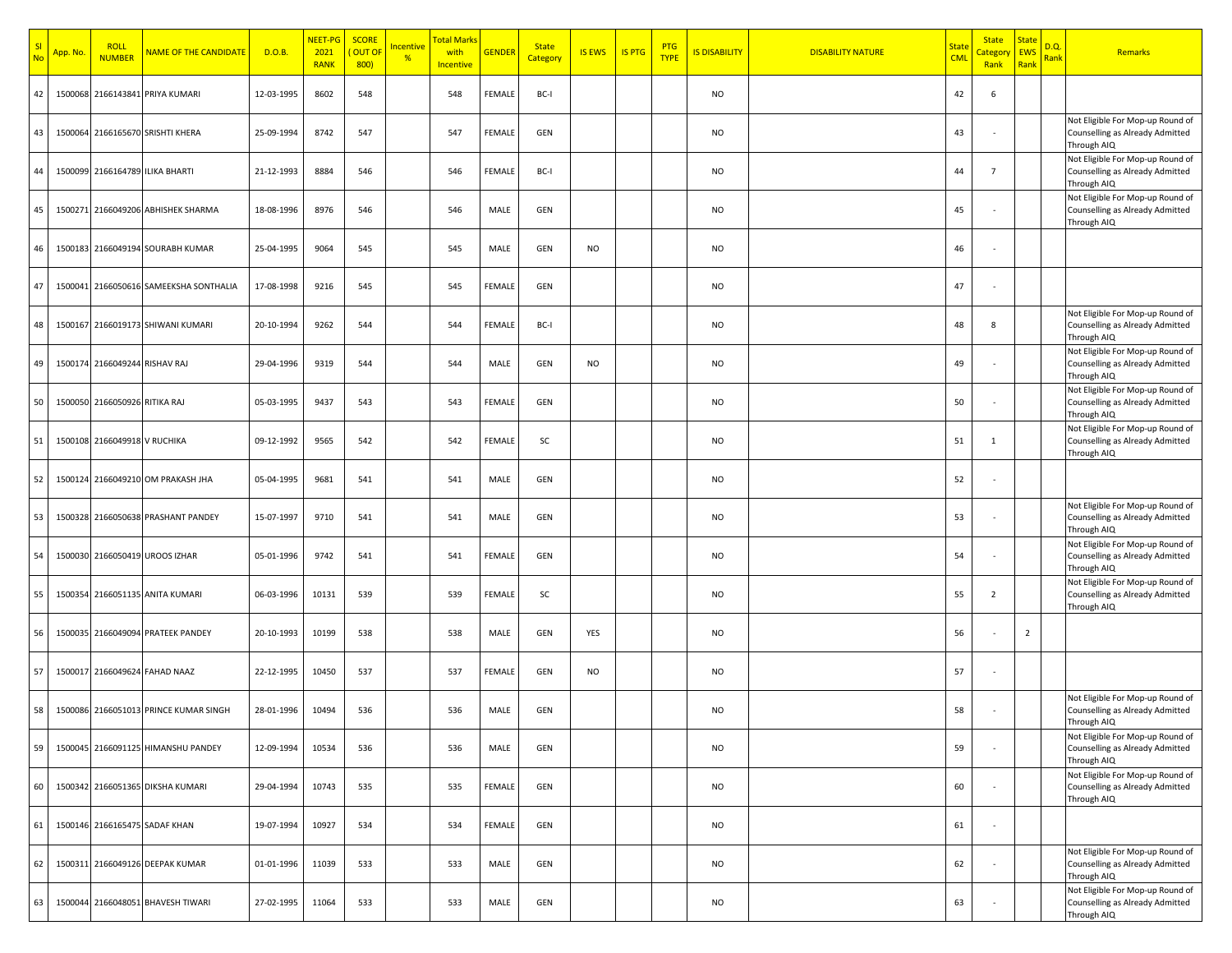| N <sub>0</sub> | <mark>App. No</mark> | <b>ROLL</b><br><b>NUMBER</b> | NAME OF THE CANDIDATE                 | D.O.B.     | NEET-PG<br>2021<br><b>RANK</b> | <b>SCORE</b><br><b>OUT OF</b><br>800 | ncentive<br>% | <b>Total Mark:</b><br>with<br>Incentive | <b>GENDER</b> | <b>State</b><br>Category | <b>IS EWS</b> | <b>IS PTG</b> | <b>PTG</b><br><b>TYPE</b> | <b>IS DISABILITY</b> | <b>DISABILITY NATURE</b> | <mark>State</mark><br><b>CML</b> | <b>State</b><br><mark>Categor</mark><br>Rank | <b>State</b><br>EWS<br>Rank | D.Q.<br>Rank | <b>Remarks</b>                                                                     |
|----------------|----------------------|------------------------------|---------------------------------------|------------|--------------------------------|--------------------------------------|---------------|-----------------------------------------|---------------|--------------------------|---------------|---------------|---------------------------|----------------------|--------------------------|----------------------------------|----------------------------------------------|-----------------------------|--------------|------------------------------------------------------------------------------------|
| 64             |                      |                              | 1500153 2166051164 VIKAS ANAND        | 17-09-1991 | 11551                          | 530                                  |               | 530                                     | MALE          | GEN                      |               |               |                           | <b>NO</b>            |                          | 64                               |                                              |                             |              | Not Eligible For Mop-up Round of<br>Counselling as Already Admitted<br>Through AIQ |
| 65             |                      |                              | 1500222 2166050166 AKASH AMAN         | 08-11-1992 | 11758                          | 529                                  |               | 529                                     | MALE          | GEN                      |               |               |                           | <b>NO</b>            |                          | 65                               |                                              |                             |              |                                                                                    |
| 66             |                      | 1500056 2166050165 KISHLAY   |                                       | 27-03-1995 | 12012                          | 527                                  |               | 527                                     | MALE          | GEN                      |               |               |                           | <b>NO</b>            |                          | 66                               |                                              |                             |              |                                                                                    |
| 67             |                      |                              | 1500109 2166050267 RANVIJAY KUMAR     | 09-09-1996 | 12092                          | 527                                  |               | 527                                     | MALE          | BC-I                     |               |               |                           | <b>NO</b>            |                          | 67                               | 9                                            |                             |              |                                                                                    |
| 68             |                      |                              | 1500136 2166049044 RESHMA YADAV       | 14-12-1995 | 12159                          | 527                                  |               | 527                                     | FEMALE        | GEN                      | <b>NO</b>     |               |                           | <b>NO</b>            |                          | 68                               |                                              |                             |              |                                                                                    |
| 69             |                      |                              | 1500015 2166020952 RAJAN KUMAR MEHTA  | 15-05-1992 | 12171                          | 526                                  |               | 526                                     | MALE          | BC-II                    |               |               |                           | <b>NO</b>            |                          | 69                               | 6                                            |                             |              |                                                                                    |
| 70             |                      |                              | 1500240 2166049286 ABHIJEET ANAND     | 12-06-1992 | 12474                          | 525                                  |               | 525                                     | MALE          | GEN                      |               |               |                           | <b>NO</b>            |                          | 70                               |                                              |                             |              | Not Eligible For Mop-up Round of<br>Counselling as Already Admitted<br>Through AIQ |
| 71             |                      |                              | 1500115 2166022726 SHIVAM BARANWAL    | 20-01-1996 | 12601                          | 525                                  |               | 525                                     | MALE          | GEN                      |               |               |                           | <b>NO</b>            |                          | 71                               |                                              |                             |              | Not Eligible For Mop-up Round of<br>Counselling as Already Admitted<br>Through AIQ |
| 72             |                      |                              | 1500132 2166050678 MD TAUSIF ALAM     | 22-01-1994 | 12988                          | 522                                  |               | 522                                     | MALE          | BC-II                    |               |               |                           | <b>NO</b>            |                          | 72                               | $\overline{7}$                               |                             |              |                                                                                    |
| 73             |                      |                              | 1500116 2166050494 PRIYA MISHRA       | 17-01-1995 | 13103                          | 521                                  |               | 521                                     | FEMALE        | GEN                      | YES           |               |                           | <b>NO</b>            |                          | 73                               |                                              | $\overline{\mathbf{3}}$     |              |                                                                                    |
| 74             |                      |                              | 1500016 2166051234 PARIJAT MISHRA     | 11-01-1996 | 13287                          | 521                                  |               | 521                                     | MALE          | GEN                      | <b>NO</b>     |               |                           | <b>NO</b>            |                          | 74                               |                                              |                             |              |                                                                                    |
| 75             |                      | 1500106 2166050937 PRAGYA    |                                       | 06-03-1995 | 13457                          | 520                                  |               | 520                                     | FEMALE        | GEN                      | <b>NO</b>     |               |                           | <b>NO</b>            |                          | 75                               |                                              |                             |              |                                                                                    |
| 76             |                      |                              | 1500277 2166051097 ANUPRIYA KUMARI    | 15-08-1993 | 13678                          | 519                                  |               | 519                                     | FEMALE        | BC-II                    |               |               |                           | NO                   |                          | 76                               | 8                                            |                             |              | Not Eligible For Mop-up Round of<br>Counselling as Already Admitted<br>Through AIQ |
| 77             |                      |                              | 1500246 2166049262 MAAHAM FATMA       | 19-08-1994 | 13823                          | 518                                  |               | 518                                     | FEMALE        | GEN                      |               |               |                           | <b>NO</b>            |                          | 77                               |                                              |                             |              |                                                                                    |
| 78             |                      |                              | 1500227 2166051242 SEEMA KUMARI       | 26-11-1995 | 13900                          | 517                                  |               | 517                                     | FEMALE        | GEN                      |               |               |                           | <b>NO</b>            |                          | 78                               |                                              |                             |              |                                                                                    |
| 79             |                      |                              | 1500352 2166048733 CH VIJAY MANOHAR   | 31-03-1996 | 13905                          | 517                                  |               | 517                                     | MALE          | GEN                      |               |               |                           | <b>NO</b>            |                          | 79                               |                                              |                             |              | Not Eligible For Mop-up Round of<br>Counselling as Already Admitted<br>Through AIQ |
| 80             |                      |                              | 1500069 2166050185 ABHISHEK KUMAR SAW | 23-09-1996 | 13919                          | 517                                  |               | 517                                     | MALE          | BC-I                     |               |               |                           | <b>NO</b>            |                          | 80                               | 10                                           |                             |              |                                                                                    |
| 81             |                      |                              | 1500169 2166051031 KRITIKA SRIVASTAVA | 25-05-1995 | 13956                          | 517                                  |               | 517                                     | <b>FEMALE</b> | GEN                      | YES           |               |                           | <b>NO</b>            |                          | 81                               |                                              | $\overline{4}$              |              |                                                                                    |
| 82             |                      | 1500353 2166049010 ANSHU     |                                       | 09-10-1982 | 14045                          | 516                                  |               | 516                                     | <b>FEMALE</b> | GEN                      | YES           |               |                           | <b>NO</b>            |                          | 82                               |                                              | 5 <sub>1</sub>              |              | Not Eligible For Mop-up Round of<br>Counselling as Already Admitted<br>Through AIQ |
| 83             |                      |                              | 1500373 2166023093 KUMARI JAHNAVI     | 10-03-1995 | 14164                          | 516                                  |               | 516                                     | FEMALE        | GEN                      |               |               |                           | <b>NO</b>            |                          | 83                               |                                              |                             |              | Not Eligible For Mop-up Round of<br>Counselling as Already Admitted<br>Through AIQ |
| 84             |                      |                              | 1500323 2166049156 VIKASH KUMAR       | 25-08-1991 | 14241                          | 515                                  |               | 515                                     | MALE          | BC-I                     |               |               |                           | <b>NO</b>            |                          | 84                               | 11                                           |                             |              |                                                                                    |
| 85             |                      |                              | 1500081 2166050613 RAKESH RANJAN      | 25-05-1993 | 14249                          | 515                                  |               | 515                                     | MALE          | BC-II                    |               |               |                           | <b>NO</b>            |                          | 85                               | 9                                            |                             |              | Not Eligible For Mop-up Round of<br>Counselling as Already Admitted<br>Through AIQ |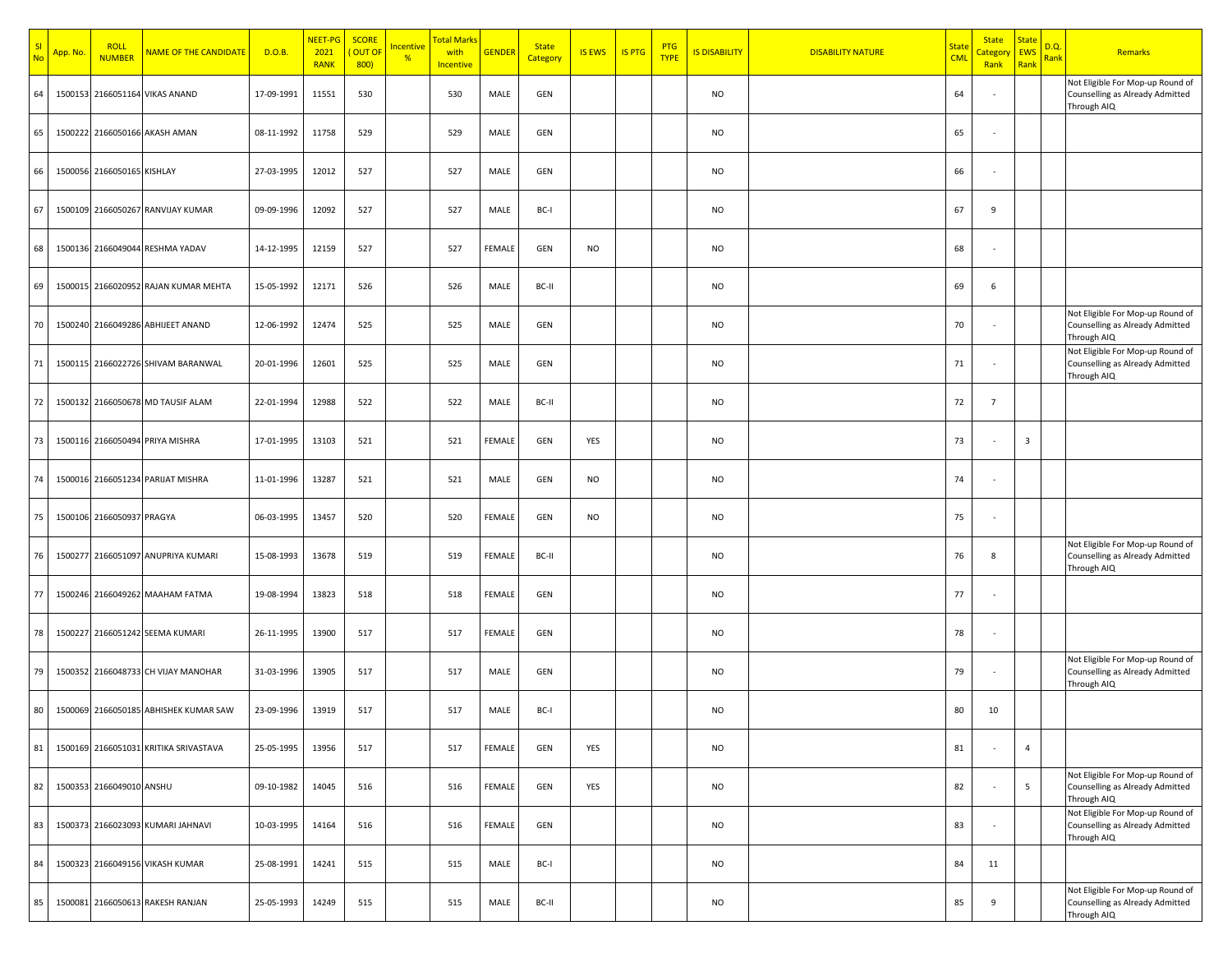| <b>No</b> | App. No. | <b>ROLL</b><br><b>NUMBER</b> | NAME OF THE CANDIDATE                    | D.O.B.     | NEET-PG<br>2021<br><b>RANK</b> | <b>SCORE</b><br>OUT OF<br>800) | <mark>Incentive</mark><br>$\frac{96}{6}$ | <b>Total Marks</b><br>with<br>Incentive | <b>GENDER</b> | <b>State</b><br>Category | <b>IS EWS</b> | <b>IS PTG</b> | <b>PTG</b><br><b>TYPE</b> | <b>IS DISABILITY</b> | <b>DISABILITY NATURE</b> | <u>State</u><br><b>CML</b> | <b>State</b><br><mark>`ategor</mark><br>Rank | <b>State</b><br>EWS<br>Rank | D.Q.<br>Rank | Remarks                                                                            |
|-----------|----------|------------------------------|------------------------------------------|------------|--------------------------------|--------------------------------|------------------------------------------|-----------------------------------------|---------------|--------------------------|---------------|---------------|---------------------------|----------------------|--------------------------|----------------------------|----------------------------------------------|-----------------------------|--------------|------------------------------------------------------------------------------------|
| 86        |          |                              | 1500147 2166051241 SAURABH KUMAR         | 09-02-1996 | 14290                          | 515                            |                                          | 515                                     | MALE          | BC-I                     |               |               |                           | <b>NO</b>            |                          | 86                         | 12                                           |                             |              |                                                                                    |
| 87        |          | 1500052 2166050632 SHREYA    |                                          | 15-10-1997 | 14330                          | 515                            |                                          | 515                                     | FEMALE        | BC-II                    |               |               |                           | <b>NO</b>            |                          | 87                         | 10                                           |                             |              |                                                                                    |
| 88        |          |                              | 1500042 2166050067 KUMARI PRIYANKA VERMA | 10-04-1996 | 14487                          | 515                            |                                          | 515                                     | FEMALE        | BC-II                    |               |               |                           | <b>NO</b>            |                          | 88                         | 11                                           |                             |              | Not Eligible For Mop-up Round of<br>Counselling as Already Admitted<br>Through AIQ |
| 89        |          |                              | 1500208 2166165556 RISHAV BAJAJ          | 10-03-1995 | 14946                          | 512                            |                                          | 512                                     | MALE          | GEN                      |               |               |                           | <b>NO</b>            |                          | 89                         |                                              |                             |              |                                                                                    |
| 90        |          |                              | 1500133 2166050490 PANKAJ KUMAR          | 05-10-1994 | 15013                          | 511                            |                                          | 511                                     | MALE          | GEN                      | YES           |               |                           | <b>NO</b>            |                          | 90                         |                                              | $\,$ 6 $\,$                 |              |                                                                                    |
| 91        |          |                              | 1500157 2166050794 SUNANDA KUMARI        | 20-04-1994 | 15061                          | 511                            |                                          | 511                                     | FEMALE        | BC-I                     |               |               |                           | <b>NO</b>            |                          | 91                         | 13                                           |                             |              | Not Eligible For Mop-up Round of<br>Counselling as Already Admitted<br>Through AIQ |
| 92        |          |                              | 1500252 2166050209 JAINESH TOPPO         | 18-02-1996 | 15085                          | 511                            |                                          | 511                                     | FEMALE        | ST                       |               | <b>NO</b>     |                           | <b>NO</b>            |                          | 92                         | 1                                            |                             |              |                                                                                    |
| 93        |          |                              | 1500215 2166050172 AMISHA DEEP           | 11-10-1997 | 15291                          | 510                            |                                          | 510                                     | FEMALE        | GEN                      |               |               |                           | <b>NO</b>            |                          | 93                         |                                              |                             |              |                                                                                    |
| 94        |          |                              | 1500162 2166050485 ANSHU JAMAIYAR        | 16-12-1961 | 47973                          | 392                            | 30%                                      | 509.6                                   | MALE          | GEN                      |               |               |                           | <b>NO</b>            |                          | 94                         |                                              |                             |              |                                                                                    |
| 95        |          |                              | 1500228 2166048726 BANI BINAYAK          | 27-06-1994 | 15540                          | 509                            |                                          | 509                                     | FEMALE        | GEN                      | <b>NO</b>     |               |                           | <b>NO</b>            |                          | 95                         |                                              |                             |              |                                                                                    |
| 96        |          |                              | 1500026 2166049423 VIMAL KUMAR           | 01-09-1988 | 15636                          | 508                            |                                          | 508                                     | MALE          | GEN                      | YES           |               |                           | <b>NO</b>            |                          | 96                         |                                              | $\overline{7}$              |              |                                                                                    |
| 97        |          |                              | 1500172 2166050915 MOHIT MISHRA          | 22-01-1995 | 16283                          | 505                            |                                          | 505                                     | MALE          | GEN                      |               |               |                           | <b>NO</b>            |                          | 97                         |                                              |                             |              |                                                                                    |
| 98        |          |                              | 1500049 2166050153 KAJAL KESHRI          | 31-03-1996 | 16540                          | 505                            |                                          | 505                                     | FEMALE        | BC-II                    |               |               |                           | <b>NO</b>            |                          | 98                         | 12                                           |                             |              |                                                                                    |
| 99        |          |                              | 1500276 2166163182 DILEEP KUMAR YADAV    | 15-07-1991 | 16551                          | 504                            |                                          | 504                                     | MALE          | GEN                      |               |               |                           | <b>NO</b>            |                          | 99                         |                                              |                             |              |                                                                                    |
| 100       |          |                              | 1500213 2166050635 SHASWAT MAYANK        | 07-01-1998 | 16616                          | 504                            |                                          | 504                                     | MALE          | GEN                      |               |               |                           | <b>NO</b>            |                          | 100                        | ٠                                            |                             |              |                                                                                    |
| 101       |          | 1500225 2166049186 SHREE RAM |                                          | 15-02-1992 | 16623                          | 504                            |                                          | 504                                     | MALE          | GEN                      |               |               |                           | <b>NO</b>            |                          | 101                        |                                              |                             |              | Not Eligible For Mop-up Round of<br>Counselling as Already Admitted<br>Through AIQ |
| 102       |          |                              | 1500364 2166174750 ARCHANA SINGH         | 18-08-1992 | 16626                          | 504                            |                                          | 504                                     | FEMALE        | GEN                      | YES           |               |                           | <b>NO</b>            |                          | 102                        |                                              | 8                           |              |                                                                                    |
| 103       |          |                              | 1500226 2166050106 RASHMI YADAV          | 27-08-1997 | 16928                          | 503                            |                                          | 503                                     | FEMALE        | GEN                      |               |               |                           | <b>NO</b>            |                          | 103                        |                                              |                             |              |                                                                                    |
| 104       |          |                              | 1500200 2166050484 KAUSHAL KISHORE       | 31-01-1994 | 17078                          | 502                            |                                          | 502                                     | MALE          | GEN                      |               |               |                           | <b>NO</b>            |                          | 104                        | $\sim$                                       |                             |              | Not Eligible For Mop-up Round of<br>Counselling as Already Admitted<br>Through AIQ |
| 105       |          |                              | 1500382 2166164501 SAURABH SHUKLA        | 20-01-1995 | 17198                          | 501                            |                                          | 501                                     | MALE          | GEN                      |               |               |                           | <b>NO</b>            |                          | 105                        | $\overline{\phantom{a}}$                     |                             |              |                                                                                    |
| 106       |          |                              | 1500131 2166049223 NATASA SAGAR          | 08-01-1997 | 17229                          | 501                            |                                          | 501                                     | FEMALE        | BC-I                     |               |               |                           | <b>NO</b>            |                          | 106                        | 14                                           |                             |              |                                                                                    |
| 107       |          |                              | 1500241 2166051125 SRISHTI DARAD         | 05-07-1993 | 17297                          | 501                            |                                          | 501                                     | FEMALE        | GEN                      | YES           |               |                           | <b>NO</b>            |                          | 107                        |                                              | 9                           |              |                                                                                    |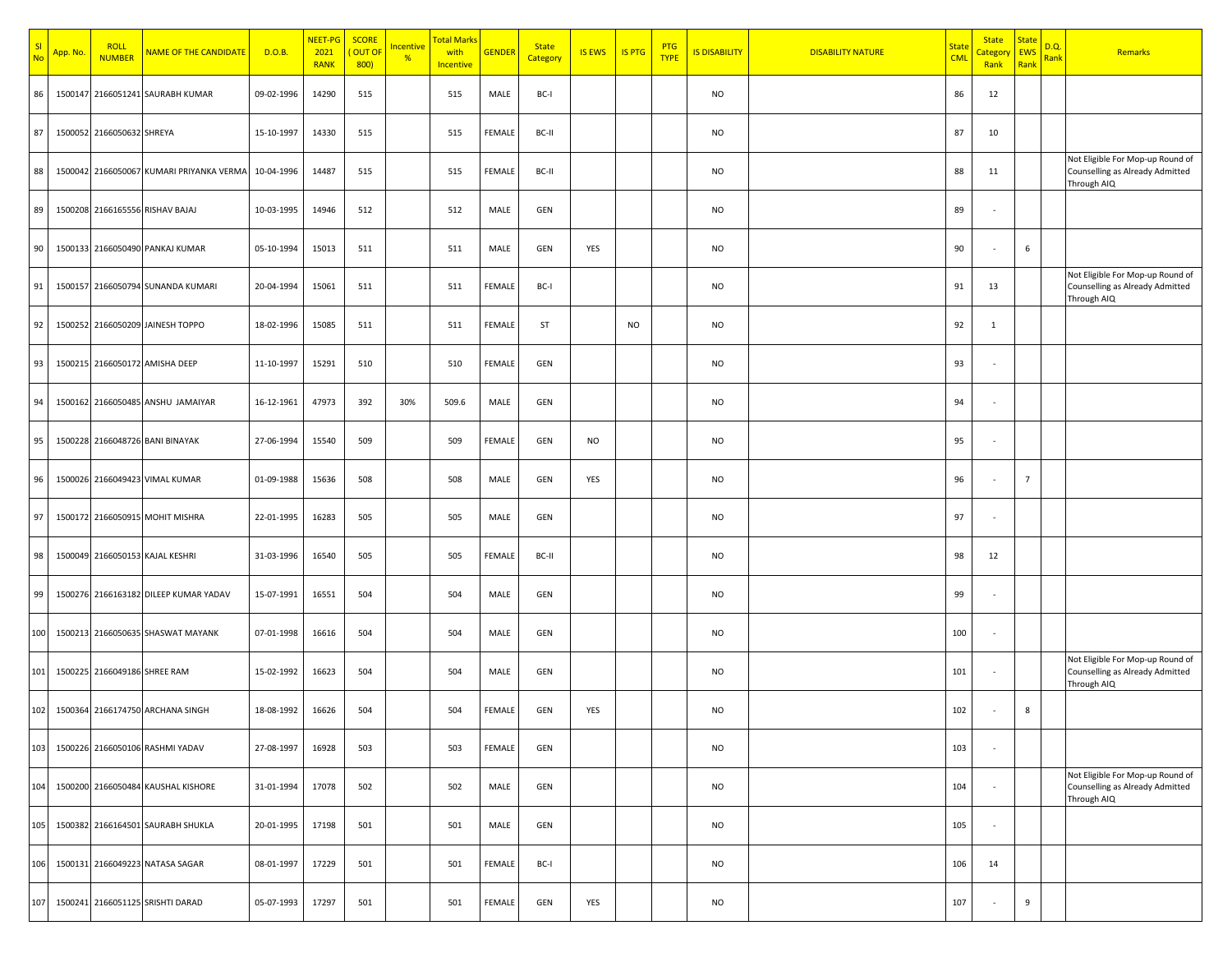| S <sub>l</sub><br><b>No</b> | App. No. | <b>ROLL</b><br><b>NUMBER</b> | NAME OF THE CANDIDATE                  | D.O.B.     | NEET-PG<br>2021<br><b>RANK</b> | <b>SCORE</b><br>OUT OI<br>800) | ncentive<br>% | <mark>Total Mark</mark><br>with<br>Incentive | <b>GENDER</b> | <b>State</b><br>Category | <b>IS EWS</b> | <b>IS PTG</b> | <b>PTG</b><br><b>TYPE</b> | <b>IS DISABILITY</b> | <b>DISABILITY NATURE</b>                                                                                                   | <mark>State</mark><br><b>CML</b> | <b>State</b><br>`ategoi<br>Rank | <b>State</b><br><b>EWS</b><br>Rank | D.Q.<br><mark>Rank</mark> | Remarks                                                                            |
|-----------------------------|----------|------------------------------|----------------------------------------|------------|--------------------------------|--------------------------------|---------------|----------------------------------------------|---------------|--------------------------|---------------|---------------|---------------------------|----------------------|----------------------------------------------------------------------------------------------------------------------------|----------------------------------|---------------------------------|------------------------------------|---------------------------|------------------------------------------------------------------------------------|
| 108                         | 1500100  | 2166049570                   | POONAM KUMARI<br>PRAJAPATI             | 22-05-1995 | 17327                          | 501                            |               | 501                                          | FEMALE        | BC-I                     |               |               |                           | <b>NO</b>            |                                                                                                                            | 108                              | 15                              |                                    |                           |                                                                                    |
| 109                         |          |                              | 1500218 2166050342 ANWESHA DUTTA       | 28-07-1997 | 17525                          | 500                            |               | 500                                          | <b>FEMALE</b> | GEN                      | <b>NO</b>     |               |                           | <b>NO</b>            |                                                                                                                            | 109                              |                                 |                                    |                           |                                                                                    |
| 110                         |          | 1500194 2166050629 VATSALA   |                                        | 20-05-1993 | 17586                          | 500                            |               | 500                                          | FEMALE        | GEN                      |               |               |                           | <b>NO</b>            |                                                                                                                            | 110                              |                                 |                                    |                           | Not Eligible For Mop-up Round of<br>Counselling as Already Admitted<br>Through AIQ |
| 111                         |          |                              | 1500155 2166049784 HITESH KUMAR        | 09-07-1993 | 17587                          | 500                            |               | 500                                          | MALE          | SC                       |               |               |                           | <b>NO</b>            |                                                                                                                            | 111                              | $\overline{\mathbf{3}}$         |                                    |                           |                                                                                    |
| 112                         | 1500027  |                              | 2166021338 DIKSHAMANI                  | 07-02-1995 | 17624                          | 500                            |               | 500                                          | <b>FEMALE</b> | GEN                      | <b>NO</b>     |               |                           | <b>NO</b>            |                                                                                                                            | 112                              |                                 |                                    |                           |                                                                                    |
| 113                         |          |                              | 1500160 2166050768 YASH RAJ SINGH      | 11-06-1995 | 17919                          | 498                            |               | 498                                          | MALE          | GEN                      | <b>NO</b>     |               |                           | <b>NO</b>            |                                                                                                                            | 113                              |                                 |                                    |                           |                                                                                    |
| 114                         |          |                              | 1500144 2166050532 ADARSH NARAYAN      | 12-04-1994 | 18063                          | 497                            |               | 497                                          | MALE          | GEN                      | <b>NO</b>     |               |                           | <b>NO</b>            |                                                                                                                            | 114                              |                                 |                                    |                           |                                                                                    |
| 115                         |          |                              | 1500365 2166023756 RAJAT KUMAR         | 10-06-1990 | 18251                          | 496                            |               | 496                                          | MALE          | GEN                      |               |               |                           | <b>NO</b>            |                                                                                                                            | 115                              |                                 |                                    |                           |                                                                                    |
| 116                         |          |                              | 1500350 2166050688 ZEBA PERWEEN        | 19-08-1993 | 18487                          | 495                            |               | 495                                          | FEMALE        | BC-I                     |               |               |                           | <b>NO</b>            |                                                                                                                            | 116                              | 16                              |                                    |                           |                                                                                    |
| 117                         |          |                              | 1500023 2166049933 MATSYANGNA SINGH    | 17-04-1997 | 18924                          | 494                            |               | 494                                          | FEMALE        | GEN                      |               |               |                           | YES                  | C-LOCOMOTOR DISABILITY INCLUDING CEREBRAL<br>PALSY, LEPROSY CURED, DWARFISM, ACID ATTACK<br>VICTIMS AND MUSCULAR DYSTROPHY | 117                              | $\overline{\phantom{a}}$        |                                    | 1                         | Not Eligible For Mop-up Round of<br>Counselling as Already Admitted<br>Through AIQ |
| 118                         |          |                              | 1500296 2166050486 KSHITIJ SAURABH     | 06-11-1995 | 19100                          | 493                            |               | 493                                          | MALE          | SC                       |               |               |                           | <b>NO</b>            |                                                                                                                            | 118                              | $\overline{4}$                  |                                    |                           | Not Eligible For Mop-up Round of<br>Counselling as Already Admitted<br>Through AIQ |
| 119                         |          |                              | 1500008 2166049597 AMAN KUMAR          | 11-11-1994 | 19314                          | 492                            |               | 492                                          | MALE          | GEN                      |               |               |                           | <b>NO</b>            |                                                                                                                            | 119                              |                                 |                                    |                           |                                                                                    |
| 120                         | 1500012  |                              | 2166049374 DEEPAK KUMAR                | 13-06-1995 | 19615                          | 490                            |               | 490                                          | MALE          | BC-II                    |               |               |                           | <b>NO</b>            |                                                                                                                            | 120                              | 13                              |                                    |                           | Not Eligible For Mop-up Round of<br>Counselling as Already Admitted<br>Through AIQ |
| 121                         |          |                              | 1500355 2166020397 PRITI KUMARI        | 31-12-1986 | 19868                          | 490                            |               | 490                                          | <b>FEMALE</b> | GEN                      |               |               |                           | <b>NO</b>            |                                                                                                                            | 121                              |                                 |                                    |                           |                                                                                    |
| 122                         |          |                              | 1500396 2166050896 ASHWIN KUMAR        | 10-09-1991 | 19877                          | 489                            |               | 489                                          | MALE          | GEN                      |               |               |                           | <b>NO</b>            |                                                                                                                            | 122                              |                                 |                                    |                           | Not Eligible For Mop-up Round of<br>Counselling as Already Admitted<br>Through AIQ |
| 123                         |          |                              | 1500126 2166051366 MONIKA VERMA        | 18-05-1996 | 20153                          | 488                            |               | 488                                          | <b>FEMALE</b> | BC-II                    |               |               |                           | <b>NO</b>            |                                                                                                                            | 123                              | 14                              |                                    |                           |                                                                                    |
| 124                         |          |                              | 1500356 2166049480 ARVIND MAHTO        | 07-01-1980 | 20176                          | 488                            |               | 488                                          | MALE          | BC-I                     |               |               |                           | <b>NO</b>            |                                                                                                                            | 124                              | 17                              |                                    |                           |                                                                                    |
| 125                         |          |                              | 1500097 2166051083 SHILPY KAJAL        | 11-11-1993 | 20224                          | 488                            |               | 488                                          | FEMALE        | BC-II                    |               |               |                           | <b>NO</b>            |                                                                                                                            | 125                              | 15                              |                                    |                           | Not Eligible For Mop-up Round of<br>Counselling as Already Admitted<br>Through AIQ |
| 126                         |          | 1500094 2166050924 PRIYA RAJ |                                        | 14-03-1995 | 20448                          | 487                            |               | 487                                          | FEMALE        | BC-I                     |               |               |                           | <b>NO</b>            |                                                                                                                            | 126                              | 18                              |                                    |                           |                                                                                    |
| 127                         |          | 1500130 2166048911 STUTY     |                                        | 28-12-1998 | 21285                          | 483                            |               | 483                                          | FEMALE        | GEN                      |               |               |                           | <b>NO</b>            |                                                                                                                            | 127                              |                                 |                                    |                           |                                                                                    |
| 128                         |          |                              | 1500096 2166049135 MUKLESH KUMAR MEHTA | 17-02-1995 | 21308                          | 483                            |               | 483                                          | MALE          | BC-II                    |               |               |                           | <b>NO</b>            |                                                                                                                            | 128                              | 16                              |                                    |                           |                                                                                    |
| 129                         |          | 1500266 2166163139           | SANJAY KUMAR<br>PRAJAPATI              | 05-07-1993 | 21582                          | 482                            |               | 482                                          | MALE          | BC-I                     |               |               |                           | <b>NO</b>            |                                                                                                                            | 129                              | 19                              |                                    |                           |                                                                                    |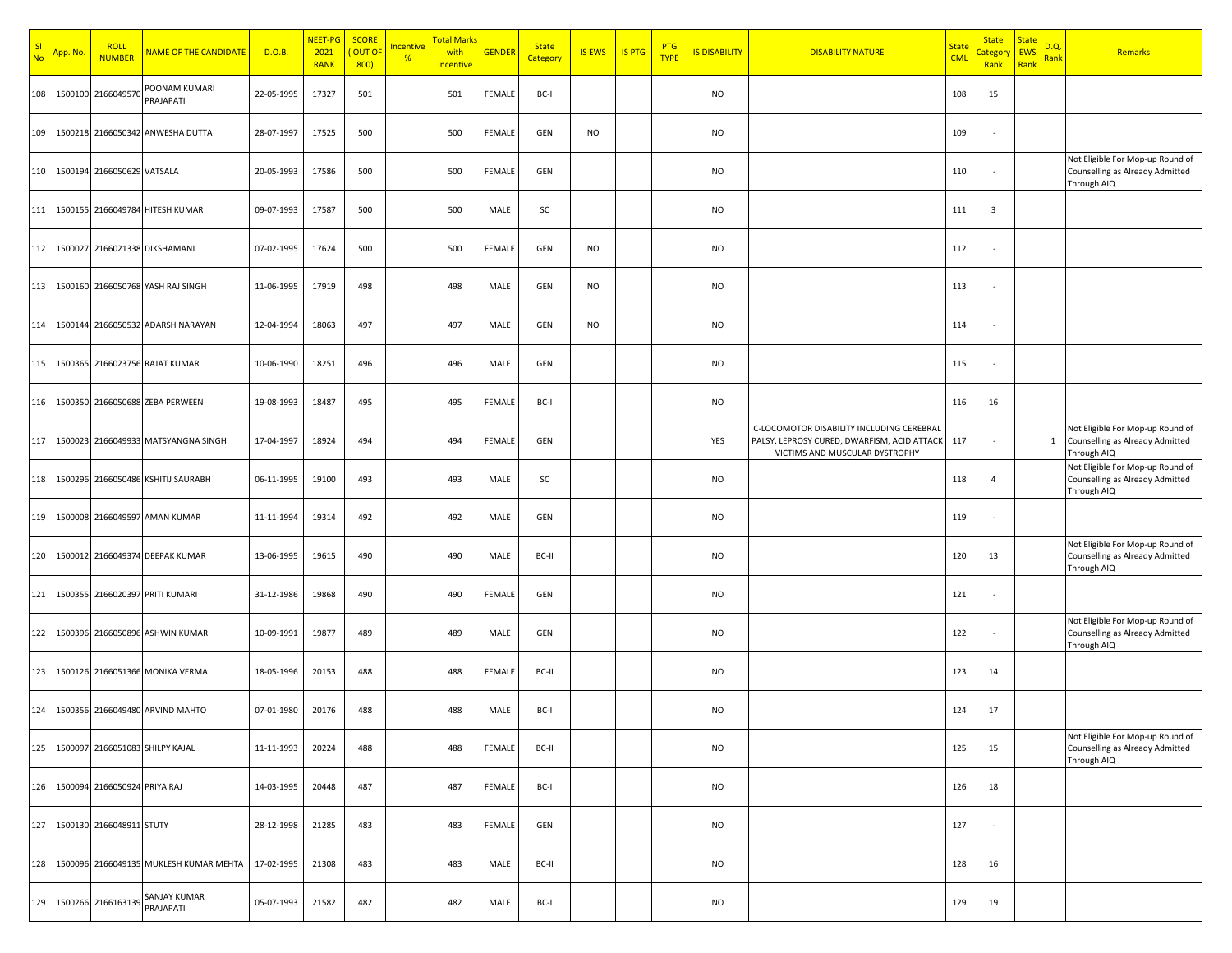| N <sub>c</sub> | App. No. | <b>ROLL</b><br><b>NUMBER</b>  | NAME OF THE CANDIDATE                  | D.O.B.     | NEET-PG<br>2021<br><b>RANK</b> | <b>SCORE</b><br>OUT OF<br>800) | <mark>Incentive</mark><br>% | <b>Total Marks</b><br>with<br>Incentive | <b>GENDER</b> | <b>State</b><br>Category | <b>IS EWS</b> | <b>IS PTG</b> | <b>PTG</b><br><b>TYPE</b> | <b>IS DISABILITY</b> | <b>DISABILITY NATURE</b> | <mark>State</mark><br><b>CML</b> | <b>State</b><br><mark>Category</mark><br>Rank | <b>State</b><br><b>EWS</b><br>Rank | D.Q.<br><mark>Rank</mark> | Remarks                                                                            |
|----------------|----------|-------------------------------|----------------------------------------|------------|--------------------------------|--------------------------------|-----------------------------|-----------------------------------------|---------------|--------------------------|---------------|---------------|---------------------------|----------------------|--------------------------|----------------------------------|-----------------------------------------------|------------------------------------|---------------------------|------------------------------------------------------------------------------------|
| 130            |          |                               | 1500403 2166169688 SHIKHA SINGH        | 12-01-1987 | 22162                          | 480                            |                             | 480                                     | <b>FEMALE</b> | GEN                      |               |               |                           | <b>NO</b>            |                          | 130                              |                                               |                                    |                           |                                                                                    |
| 131            |          |                               | 1500205 2166049072 AISHWARYA BHUSHAN   | 05-06-1994 | 22183                          | 480                            |                             | 480                                     | <b>FEMALE</b> | GEN                      | <b>NO</b>     |               |                           | <b>NO</b>            |                          | 131                              |                                               |                                    |                           | Not Eligible For Mop-up Round of<br>Counselling as Already Admitted<br>Through AIQ |
| 132            |          |                               | 1500048 2166050030 ANCHAL KUJUR        | 02-07-1997 | 22291                          | 479                            |                             | 479                                     | FEMALE        | ST                       |               | <b>NO</b>     |                           | <b>NO</b>            |                          | 132                              | $\overline{2}$                                |                                    |                           | Not Eligible For Mop-up Round of<br>Counselling as Already Admitted<br>Through AIQ |
| 133            |          |                               | 1500378 2166051353 AMIT NISHANT        | 08-08-1995 | 34011                          | 435                            | 10%                         | 478.5                                   | MALE          | GEN                      | <b>NO</b>     |               |                           | <b>NO</b>            |                          | 133                              |                                               |                                    |                           |                                                                                    |
| 134            |          |                               | 1500199 2166111394 SOURAV KUMAR SHARMA | 03-06-1991 | 22382                          | 478                            |                             | 478                                     | MALE          | GEN                      | YES           |               |                           | <b>NO</b>            |                          | 134                              |                                               | 10                                 |                           |                                                                                    |
| 135            |          | 1500135 2166048729 ANSHU      |                                        | 23-09-1995 | 22516                          | 478                            |                             | 478                                     | <b>FEMALE</b> | GEN                      | <b>NO</b>     |               |                           | <b>NO</b>            |                          | 135                              |                                               |                                    |                           |                                                                                    |
| 136            |          |                               | 1500237 2166050290 NEETU KUMARI        | 10-01-1996 | 22593                          | 478                            |                             | 478                                     | <b>FEMALE</b> | BC-II                    |               |               |                           | <b>NO</b>            |                          | 136                              | 17                                            |                                    |                           |                                                                                    |
| 137            |          |                               | 1500040 2166050993 NUTAN LEYANGI       | 18-06-1994 | 22867                          | 476                            |                             | 476                                     | <b>FEMALE</b> | ST                       |               | <b>NO</b>     |                           | <b>NO</b>            |                          | 137                              | $\overline{\mathbf{3}}$                       |                                    |                           | Not Eligible For Mop-up Round of<br>Counselling as Already Admitted<br>Through AIQ |
| 138            |          |                               | 1500260 2166049329 SADAF NAUSHEEN      | 27-02-1993 | 23217                          | 475                            |                             | 475                                     | <b>FEMALE</b> | GEN                      |               |               |                           | <b>NO</b>            |                          | 138                              |                                               |                                    |                           |                                                                                    |
| 139            |          |                               | 1500072 2166165842 NALINI SINGH        | 27-09-1995 | 23243                          | 475                            |                             | 475                                     | <b>FEMALE</b> | GEN                      | <b>NO</b>     |               |                           | <b>NO</b>            |                          | 139                              |                                               |                                    |                           |                                                                                    |
| 140            |          | 1500171 2166049615 ADA NAJAFI |                                        | 26-09-1992 | 23276                          | 475                            |                             | 475                                     | FEMALE        | GEN                      | <b>NO</b>     |               |                           | <b>NO</b>            |                          | 140                              |                                               |                                    |                           |                                                                                    |
| 141            |          |                               | 1500043 2166050721 RISHAV ANAND        | 07-08-1994 | 23906                          | 472                            |                             | 472                                     | MALE          | BC-II                    |               |               |                           | <b>NO</b>            |                          | 141                              | 18                                            |                                    |                           |                                                                                    |
| 142            |          |                               | 1500348 2166051230 RISHABH SINGH       | 28-10-1994 | 24143                          | 471                            |                             | 471                                     | MALE          | GEN                      |               |               |                           | <b>NO</b>            |                          | 142                              |                                               |                                    |                           |                                                                                    |
| 143            |          |                               | 1500249 2166050829 ABHISHEK KUMAR      | 25-10-1995 | 24157                          | 471                            |                             | 471                                     | MALE          | ST                       |               | <b>NO</b>     |                           | <b>NO</b>            |                          | 143                              | $\overline{4}$                                |                                    |                           |                                                                                    |
| 144            |          |                               | 1500202 2166051404 MANTU KUMAR         | 01-02-1996 | 24395                          | 470                            |                             | 470                                     | MALE          | BC-II                    |               |               |                           | <b>NO</b>            |                          | 144                              | 19                                            |                                    |                           |                                                                                    |
| 145            |          |                               | 1500212 2166023933 PURNIMA KUMARI      | 05-03-1990 | 24725                          | 469                            |                             | 469                                     | <b>FEMALE</b> | GEN                      |               |               |                           | <b>NO</b>            |                          | 145                              |                                               |                                    |                           |                                                                                    |
| 146            |          |                               | 1500193 2166050501 BABLU KUMAR         | 25-12-1986 | 48617                          | 390                            | 20%                         | 468                                     | MALE          | SC                       |               |               |                           | <b>NO</b>            |                          | 146                              | 5                                             |                                    |                           |                                                                                    |
| 147            |          |                               | 1500187 2166050969 APURVA CHATTERJEE   | 10-08-1995 | 25138                          | 467                            |                             | 467                                     | MALE          | GEN                      |               |               |                           | <b>NO</b>            |                          | 147                              |                                               |                                    |                           | Not Eligible For Mop-up Round of<br>Counselling as Already Admitted<br>Through AIQ |
| 148            |          |                               | 1500280 2166021593 SUPRIYA BHARTI      | 10-02-1996 | 25208                          | 467                            |                             | 467                                     | <b>FEMALE</b> | GEN                      |               |               |                           | <b>NO</b>            |                          | 148                              | $\sim$                                        |                                    |                           |                                                                                    |
| 149            |          |                               | 1500221 2166020551 KAMAL KISHLAYA      | 01-09-1989 | 25616                          | 465                            |                             | 465                                     | MALE          | GEN                      |               |               |                           | <b>NO</b>            |                          | 149                              |                                               |                                    |                           | Not Eligible For Mop-up Round of<br>Counselling as Already Admitted<br>Through AIQ |
| 150            |          |                               | 1500120 2166050869 ADITI KASHYAP       | 14-08-1996 | 26004                          | 464                            |                             | 464                                     | FEMALE        | GEN                      |               |               |                           | <b>NO</b>            |                          | 150                              |                                               |                                    |                           |                                                                                    |
| 151            |          |                               | 1500075 2166022829 RASHMI RATI         | 18-10-1991 | 26387                          | 463                            |                             | 463                                     | FEMALE        | BC-I                     |               |               |                           | <b>NO</b>            |                          | 151                              | 20                                            |                                    |                           | Not Eligible For Mop-up Round of<br>Counselling as Already Admitted<br>Through AIQ |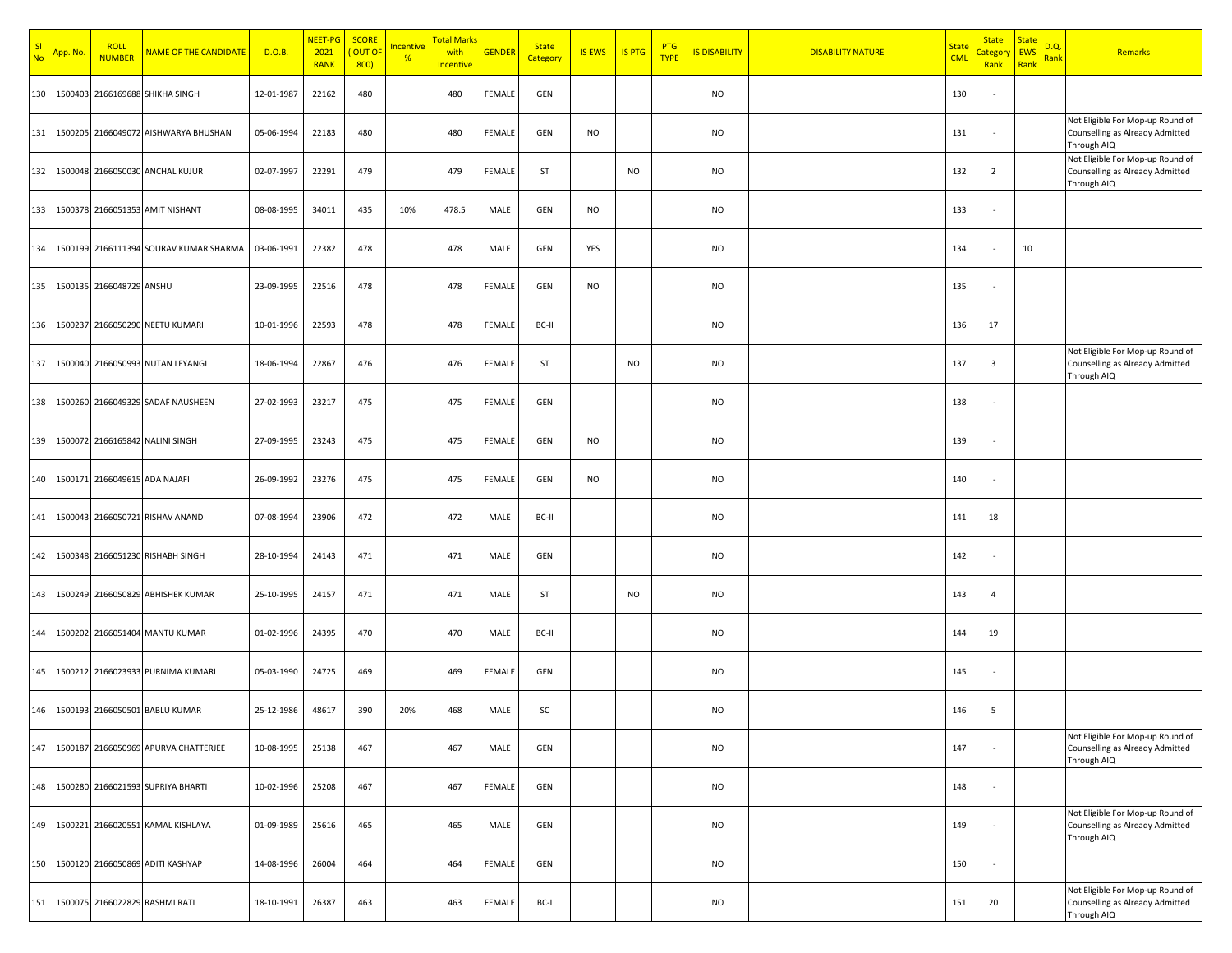| <b>No</b> | App. No. | <b>ROLL</b><br><b>NUMBER</b>  | NAME OF THE CANDIDATE                   | D.O.B.     | NEET-PG<br>2021<br><b>RANK</b> | <b>SCORE</b><br>OUT OF<br>800) | <mark>Incentive</mark><br>$\frac{96}{6}$ | Total Marks<br>with<br>Incentive | <b>GENDER</b> | <b>State</b><br>Category | <b>IS EWS</b> | <b>IS PTG</b> | <b>PTG</b><br><b>TYPE</b> | <b>IS DISABILITY</b> | <b>DISABILITY NATURE</b> | <u>State</u><br><b>CML</b> | <b>State</b><br><u>Sategor</u><br>Rank | <b>State</b><br>EWS<br>Rank | D.Q.<br><mark>Rank</mark> | Remarks                                                                            |
|-----------|----------|-------------------------------|-----------------------------------------|------------|--------------------------------|--------------------------------|------------------------------------------|----------------------------------|---------------|--------------------------|---------------|---------------|---------------------------|----------------------|--------------------------|----------------------------|----------------------------------------|-----------------------------|---------------------------|------------------------------------------------------------------------------------|
| 152       |          |                               | 1500268 2166031813 SYED AFREEN          | 21-06-1993 | 26517                          | 462                            |                                          | 462                              | FEMALE        | GEN                      | YES           |               |                           | <b>NO</b>            |                          | 152                        |                                        | 11                          |                           |                                                                                    |
| 153       |          | 1500073 2166050477 NEHA KIRAN |                                         | 23-11-1993 | 27249                          | 460                            |                                          | 460                              | FEMALE        | SC                       |               |               |                           | <b>NO</b>            |                          | 153                        | 6                                      |                             |                           |                                                                                    |
| 154       |          | 1500007 2166050164 MADHU      |                                         | 24-08-1996 | 39466                          | 418                            | 10%                                      | 459.8                            | FEMALE        | SC                       |               |               |                           | <b>NO</b>            |                          | 154                        | $\overline{7}$                         |                             |                           |                                                                                    |
| 155       |          | 1500300 2166050507            | PRAKASH CHANDRA<br><b>MISHRA</b>        | 01-03-1982 | 28233                          | 456                            |                                          | 456                              | MALE          | GEN                      | YES           |               |                           | <b>NO</b>            |                          | 155                        |                                        | $12\,$                      |                           |                                                                                    |
| 156       |          |                               | 1500182 2166049229 SHUBHANKAR SUMAN     | 28-04-1994 | 28329                          | 455                            |                                          | 455                              | MALE          | GEN                      | YES           |               |                           | <b>NO</b>            |                          | 156                        |                                        | 13                          |                           |                                                                                    |
| 157       |          |                               | 1500298 2166020926 DIVYA SHREE          | 07-02-1993 | 28919                          | 453                            |                                          | 453                              | FEMALE        | SC                       |               |               |                           | <b>NO</b>            |                          | 157                        | 8                                      |                             |                           | Not Eligible For Mop-up Round of<br>Counselling as Already Admitted<br>Through AIQ |
| 158       |          |                               | 1500181 2166051383 PREETI SUMAN         | 04-10-1994 | 29394                          | 452                            |                                          | 452                              | FEMALE        | GEN                      |               |               |                           | <b>NO</b>            |                          | 158                        |                                        |                             |                           |                                                                                    |
| 159       |          | 1500313 2166050868 PRACHI JHA |                                         | 20-01-1995 | 30118                          | 449                            |                                          | 449                              | FEMALE        | GEN                      | <b>NO</b>     |               |                           | <b>NO</b>            |                          | 159                        |                                        |                             |                           | Not Eligible For Mop-up Round of<br>Counselling as Already Admitted<br>Through AIQ |
| 160       |          |                               | 1500314 2166049526 AISHWARYA DANDPAT    | 08-07-1996 | 30329                          | 448                            |                                          | 448                              | FEMALE        | GEN                      | <b>NO</b>     |               |                           | <b>NO</b>            |                          | 160                        |                                        |                             |                           |                                                                                    |
| 161       |          |                               | 1500095 2166031430 SONALI KUMARI        | 31-08-1994 | 30909                          | 446                            |                                          | 446                              | FEMALE        | GEN                      | YES           |               |                           | <b>NO</b>            |                          | 161                        | ٠.                                     | 14                          |                           |                                                                                    |
| 162       |          |                               | 1500278 2166049283 SANA SALIKA          | 25-12-1994 | 31865                          | 443                            |                                          | 443                              | FEMALE        | BC-I                     |               |               |                           | <b>NO</b>            |                          | 162                        | 21                                     |                             |                           |                                                                                    |
| 163       |          | 1500406 2166168112 ASIF ALI   |                                         | 13-10-1993 | 31948                          | 442                            |                                          | 442                              | MALE          | BC-I                     |               |               |                           | <b>NO</b>            |                          | 163                        | 22                                     |                             |                           |                                                                                    |
| 164       |          |                               | 1500170 2166051206 STUTI SRISHTI        | 28-12-1997 | 32395                          | 441                            |                                          | 441                              | FEMALE        | ST                       |               | <b>NO</b>     |                           | <b>NO</b>            |                          | 164                        | 5                                      |                             |                           |                                                                                    |
| 165       |          |                               | 1500229 2166049569 SHAMBHU PRASAD MALIK | 04-05-1984 | 32847                          | 440                            |                                          | 440                              | MALE          | BC-I                     |               |               |                           | <b>NO</b>            |                          | 165                        | 23                                     |                             |                           |                                                                                    |
| 166       |          |                               | 1500370 2166050425 ANJALI KUMARI        | 26-11-1994 | 32890                          | 439                            |                                          | 439                              | FEMALE        | GEN                      |               |               |                           | <b>NO</b>            |                          | 166                        | ×                                      |                             |                           |                                                                                    |
| 167       |          |                               | 1500329 2166050200 ASHUTOSH KUMAR       | 12-01-1978 | 68345                          | 337                            | 30%                                      | 438.1                            | MALE          | GEN                      |               |               |                           | <b>NO</b>            |                          | 167                        |                                        |                             |                           |                                                                                    |
| 168       |          |                               | 1500002 2166050513 BHASKAR BEJ          | 10-02-1991 | 33688                          | 436                            |                                          | 436                              | MALE          | BC-I                     |               |               |                           | <b>NO</b>            |                          | 168                        | 24                                     |                             |                           |                                                                                    |
| 169       |          |                               | 1500274 2166049999 AMITA KIRAN TIGGA    | 06-04-1995 | 34437                          | 434                            |                                          | 434                              | FEMALE        | ST                       |               | <b>NO</b>     |                           | <b>NO</b>            |                          | 169                        | 6                                      |                             |                           |                                                                                    |
| 170       |          |                               | 1500383 2166164456 AYUSHI SINGH         | 10-12-1994 | 34473                          | 434                            |                                          | 434                              | FEMALE        | GEN                      | <b>NO</b>     |               |                           | <b>NO</b>            |                          | 170                        | $\overline{\phantom{a}}$               |                             |                           | Not Eligible For Mop-up Round of<br>Counselling as Already Admitted<br>Through AIQ |
| 171       |          |                               | 1500204 2166050777 MAMTA KUMARI         | 01-06-1993 | 34502                          | 434                            |                                          | 434                              | FEMALE        | SC                       |               |               |                           | <b>NO</b>            |                          | 171                        | 9                                      |                             |                           |                                                                                    |
| 172       |          |                               | 1500034 2166050917 ROHIT KUMAR MAHATO   | 01-11-1992 | 34948                          | 432                            |                                          | 432                              | MALE          | BC-I                     |               |               |                           | <b>NO</b>            |                          | 172                        | 25                                     |                             |                           |                                                                                    |
| 173       |          |                               | 1500006 2166050525 AJEET KUMAR          | 03-01-1989 | 70370                          | 332                            | 30%                                      | 431.6                            | MALE          | BC-II                    |               |               |                           | <b>NO</b>            |                          | 173                        | 20                                     |                             |                           |                                                                                    |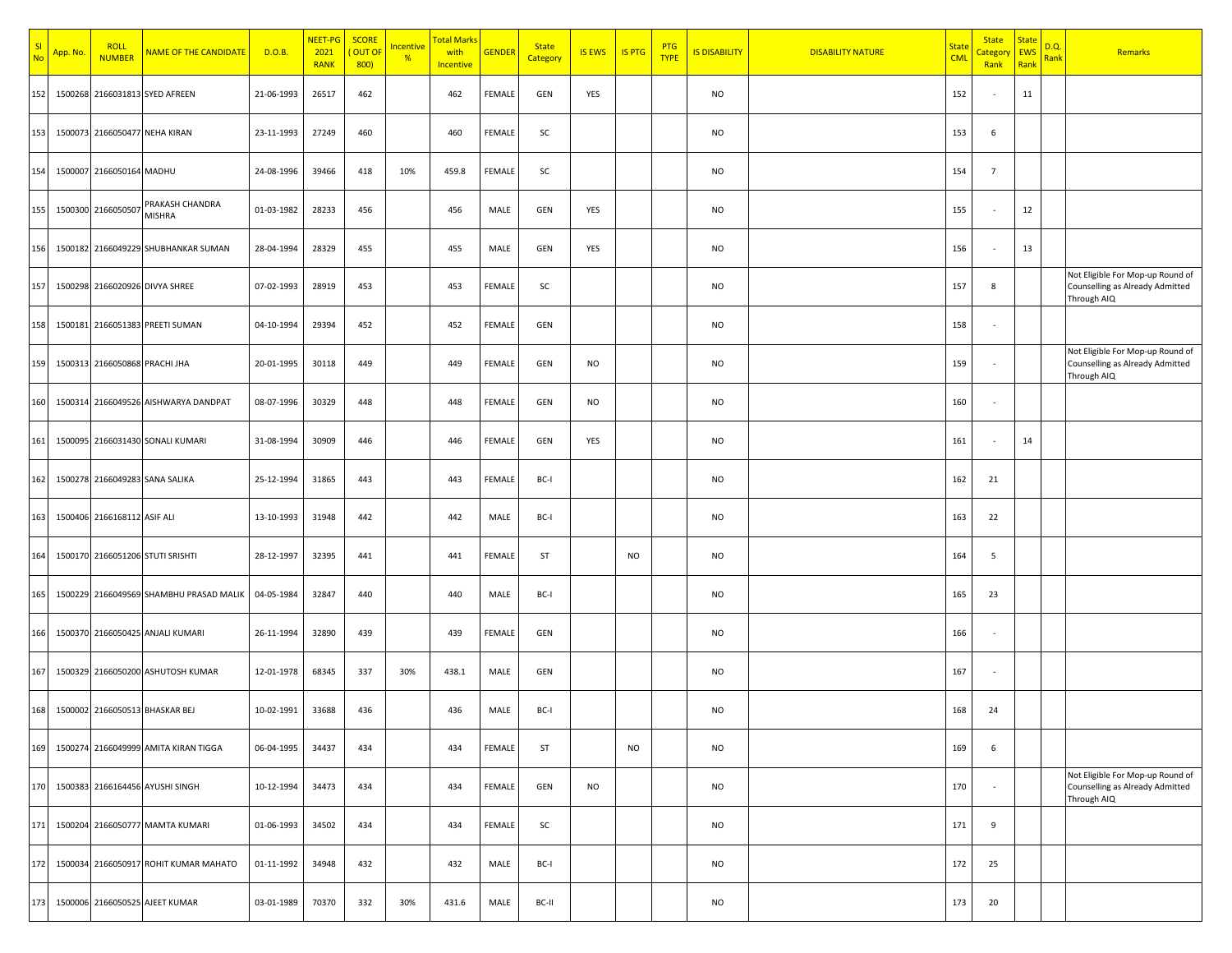| -SI<br>N <sub>0</sub> | <mark>App. No.</mark> | <b>ROLL</b><br><b>NUMBER</b>   | NAME OF THE CANDIDATE                 | D.O.B.     | NEET-PG<br>2021<br><b>RANK</b> | <b>SCORE</b><br>OUT OI<br>800) | <b>Incentive</b><br>$\frac{96}{6}$ | <mark>Total Mark</mark><br>with<br>Incentive | <b>GENDER</b> | <b>State</b><br>Category | <b>IS EWS</b> | <b>IS PTG</b> | <b>PTG</b><br><b>TYPE</b> | <b>IS DISABILITY</b> | <b>DISABILITY NATURE</b> | <u>State</u><br><b>CML</b> | <b>State</b><br>categor<br>Rank | <b>State</b><br><b>EWS</b><br>Rank | D.Q.<br><mark>Rank</mark> | Remarks                                                                            |
|-----------------------|-----------------------|--------------------------------|---------------------------------------|------------|--------------------------------|--------------------------------|------------------------------------|----------------------------------------------|---------------|--------------------------|---------------|---------------|---------------------------|----------------------|--------------------------|----------------------------|---------------------------------|------------------------------------|---------------------------|------------------------------------------------------------------------------------|
| 174                   |                       |                                | 1500284 2166029927 DEEPAK KUMAR       | 19-11-1977 | 35443                          | 430                            |                                    | 430                                          | MALE          | GEN                      |               |               |                           | <b>NO</b>            |                          | 174                        |                                 |                                    |                           |                                                                                    |
| 175                   |                       | 1500393 2166049239 ANAMIKA     |                                       | 02-02-1995 | 35922                          | 429                            |                                    | 429                                          | FEMALE        | GEN                      |               |               |                           | <b>NO</b>            |                          | 175                        | ٠                               |                                    |                           |                                                                                    |
| 176                   |                       |                                | 1500063 2166050568 DERRICK B KUJUR    | 24-11-1981 | 36325                          | 428                            |                                    | 428                                          | MALE          | ST                       |               | <b>NO</b>     |                           | <b>NO</b>            |                          | 176                        | $\overline{7}$                  |                                    |                           |                                                                                    |
| 177                   |                       |                                | 1500332 2166050423 JAY PRATAP SAHU    | 01-02-1993 | 48896                          | 389                            | 10%                                | 427.9                                        | MALE          | BC-I                     |               |               |                           | <b>NO</b>            |                          | 177                        | 26                              |                                    |                           |                                                                                    |
| 178                   |                       |                                | 1500151 2166049240 SUNIT KUMAR RANJAN | 05-09-1985 | 36788                          | 426                            |                                    | 426                                          | MALE          | SC                       |               |               |                           | <b>NO</b>            |                          | 178                        | 10                              |                                    |                           |                                                                                    |
| 179                   |                       |                                | 1500344 2166049554 SRISHTI MENON      | 18-09-1993 | 37160                          | 425                            |                                    | 425                                          | FEMALE        | GEN                      |               |               |                           | <b>NO</b>            |                          | 179                        | $\overline{\phantom{a}}$        |                                    |                           |                                                                                    |
| 180                   |                       |                                | 1500431 2166020269 RASHMI KUMARI      | 09-10-1985 | 37214                          | 425                            |                                    | 425                                          | FEMALE        | GEN                      |               |               |                           | <b>NO</b>            |                          | 180                        |                                 |                                    |                           |                                                                                    |
| 181                   |                       |                                | 1500101 2166051237 DEEP DYUTI BHAGAT  | 27-01-1996 | 37408                          | 424                            |                                    | 424                                          | FEMALE        | ST                       |               | <b>NO</b>     |                           | <b>NO</b>            |                          | 181                        | 8                               |                                    |                           |                                                                                    |
| 182                   |                       |                                | 1500152 2166049954 ASTHA PRIYA        | 22-11-1994 | 37629                          | 424                            |                                    | 424                                          | FEMALE        | GEN                      |               |               |                           | <b>NO</b>            |                          | 182                        |                                 |                                    |                           |                                                                                    |
| 183                   |                       |                                | 1500325 2166049214 MATHILDA BEHERA    | 22-04-1995 | 37683                          | 423                            |                                    | 423                                          | FEMALE        | GEN                      |               |               |                           | <b>NO</b>            |                          | 183                        | $\overline{\phantom{a}}$        |                                    |                           |                                                                                    |
| 184                   |                       |                                | 1500079 2166049347 RAJENDRA PRASAD    | 21-12-1992 | 37783                          | 423                            |                                    | 423                                          | MALE          | GEN                      |               |               |                           | <b>NO</b>            |                          | 184                        |                                 |                                    |                           | Not Eligible For Mop-up Round of<br>Counselling as Already Admitted<br>Through AIQ |
| 185                   |                       | 1500290 2166049018             | <b>GANESH KUMAR</b><br>SHRIVASTAVA    | 15-01-1988 | 38670                          | 420                            |                                    | 420                                          | MALE          | GEN                      |               |               |                           | <b>NO</b>            |                          | 185                        |                                 |                                    |                           |                                                                                    |
| 186                   |                       |                                | 1500110 2166050850 SURAJ ORAON        | 05-02-1994 | 38855                          | 420                            |                                    | 420                                          | MALE          | ST                       |               | <b>NO</b>     |                           | <b>NO</b>            |                          | 186                        | 9                               |                                    |                           |                                                                                    |
| 187                   |                       |                                | 1500258 2166049949 AEMAN AHMAD        | 09-12-1993 | 39043                          | 419                            |                                    | 419                                          | FEMALE        | GEN                      | <b>NO</b>     |               |                           | <b>NO</b>            |                          | 187                        |                                 |                                    |                           | Not Eligible For Mop-up Round of<br>Counselling as Already Admitted<br>Through AIQ |
| 188                   |                       | 1500367 2166049956 PUJA JHA    |                                       | 18-08-1991 | 40507                          | 415                            |                                    | 415                                          | FEMALE        | GEN                      | <b>NO</b>     |               |                           | <b>NO</b>            |                          | 188                        |                                 |                                    |                           |                                                                                    |
| 189                   |                       |                                | 1500253 2166049587 PAYAL BOIPAI       | 23-11-1994 | 40550                          | 415                            |                                    | 415                                          | FEMALE        | ST                       |               | <b>NO</b>     |                           | <b>NO</b>            |                          | 189                        | 10                              |                                    |                           |                                                                                    |
| 190                   |                       |                                | 1500138 2166049787 SWATI PRIYA        | 08-06-1994 | 40579                          | 414                            |                                    | 414                                          | FEMALE        | GEN                      | NO            |               |                           | <b>NO</b>            |                          | 190                        |                                 |                                    |                           |                                                                                    |
| 191                   |                       |                                | 1500113 2166164027 RAGHVENDRA KUMAR   | 01-06-1985 | 40862                          | 413                            |                                    | 413                                          | MALE          | GEN                      | YES           |               |                           | <b>NO</b>            |                          | 191                        | $\sim$                          | 15                                 |                           |                                                                                    |
| 192                   |                       | 1500059 2166050449 KISSLAY RAJ |                                       | 03-03-1997 | 41098                          | 413                            |                                    | 413                                          | MALE          | GEN                      |               |               |                           | <b>NO</b>            |                          | 192                        | $\overline{\phantom{a}}$        |                                    |                           |                                                                                    |
| 193                   |                       |                                | 1500434 2166024873 SUJITA SINGH       | 07-06-1989 | 41222                          | 412                            |                                    | 412                                          | FEMALE        | GEN                      | <b>NO</b>     |               |                           | <b>NO</b>            |                          | 193                        | $\overline{\phantom{a}}$        |                                    |                           |                                                                                    |
| 194                   |                       |                                | 1500203 2166050684 MD ASLAM JAWED     | 08-12-1986 | 41885                          | 410                            |                                    | 410                                          | MALE          | GEN                      | YES           |               |                           | <b>NO</b>            |                          | 194                        |                                 | 16                                 |                           |                                                                                    |
| 195                   |                       |                                | 1500251 2166050506 NISHANT KUMAR      | 06-07-1990 | 54893                          | 372                            | 10%                                | 409.2                                        | MALE          | BC-I                     |               |               |                           | <b>NO</b>            |                          | 195                        | 27                              |                                    |                           |                                                                                    |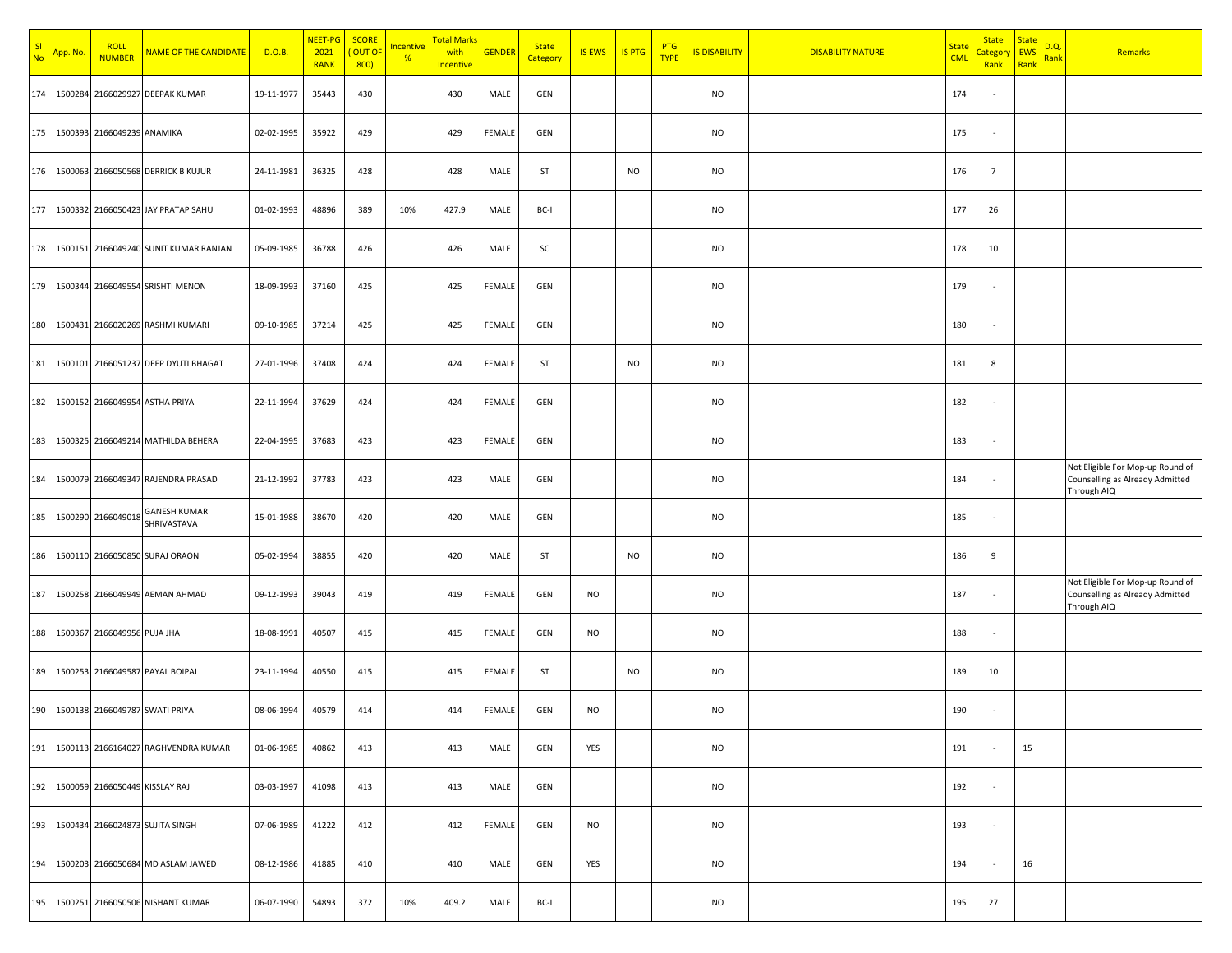| SI<br>No | App. No. | <b>ROLL</b><br><b>NUMBER</b> | <b>NAME OF THE CANDIDATE</b>            | D.O.B.     | NEET-PG<br>2021<br><b>RANK</b> | <b>SCORE</b><br>OUT OF<br>800) | <mark>Incentive</mark><br>% | <mark>Total Marks</mark><br>with<br>Incentive | <b>GENDER</b> | <b>State</b><br>Category | <b>IS EWS</b> | <b>IS PTG</b> | <b>PTG</b><br><b>TYPE</b> | <b>IS DISABILITY</b> | <b>DISABILITY NATURE</b> | <b>State</b><br><b>CML</b> | <b>State</b><br><mark>`ategor</mark><br>Rank | <b>State</b><br>EWS<br>Rank | D.Q.<br>Rank | Remarks                                                                            |
|----------|----------|------------------------------|-----------------------------------------|------------|--------------------------------|--------------------------------|-----------------------------|-----------------------------------------------|---------------|--------------------------|---------------|---------------|---------------------------|----------------------|--------------------------|----------------------------|----------------------------------------------|-----------------------------|--------------|------------------------------------------------------------------------------------|
| 196      |          |                              | 1500156 2166050847 REA PRAKASH          | 05-03-1994 | 54999                          | 372                            | 10%                         | 409.2                                         | FEMALE        | GEN                      |               |               |                           | <b>NO</b>            |                          | 196                        |                                              |                             |              |                                                                                    |
| 197      |          |                              | 1500198 2166175659 EKTA SHRESTH KACHHAP | 02-10-1993 | 42627                          | 408                            |                             | 408                                           | <b>FEMALE</b> | ST                       |               | <b>NO</b>     |                           | <b>NO</b>            |                          | 197                        | 11                                           |                             |              |                                                                                    |
| 198      |          | 1500014 2166050043 ARUNIMA   |                                         | 11-02-1990 | 42687                          | 408                            |                             | 408                                           | <b>FEMALE</b> | GEN                      | <b>NO</b>     |               |                           | <b>NO</b>            |                          | 198                        | $\overline{\phantom{a}}$                     |                             |              | Not Eligible For Mop-up Round of<br>Counselling as Already Admitted<br>Through AIQ |
| 199      |          |                              | 1500411 2166048735 RAJEEV KUMAR         | 22-10-1987 | 42703                          | 408                            |                             | 408                                           | MALE          | BC-I                     |               |               |                           | <b>NO</b>            |                          | 199                        | 28                                           |                             |              |                                                                                    |
| 200      |          |                              | 1500175 2166051148 MANISHA ROY          | 03-02-1981 | 67942                          | 338                            | 20%                         | 405.6                                         | FEMALE        | GEN                      |               |               |                           | <b>NO</b>            |                          | 200                        |                                              |                             |              |                                                                                    |
| 201      |          |                              | 1500283 2166019459 UMESH KUMAR          | 15-03-1981 | 43333                          | 405                            |                             | 405                                           | MALE          | GEN                      |               |               |                           | <b>NO</b>            |                          | 201                        |                                              |                             |              |                                                                                    |
| 202      |          |                              | 1500127 2166050639 JYOTI KUMARI         | 26-11-1989 | 44640                          | 402                            |                             | 402                                           | FEMALE        | GEN                      |               |               |                           | <b>NO</b>            |                          | 202                        | $\overline{\phantom{a}}$                     |                             |              |                                                                                    |
| 203      |          | 1500009 2166049958 VIJAYA    |                                         | 22-11-1991 | 44721                          | 401                            |                             | 401                                           | FEMALE        | GEN                      | YES           |               |                           | <b>NO</b>            |                          | 203                        |                                              | 17                          |              |                                                                                    |
| 204      |          |                              | 1500429 2166048815 RUCHI SHIVAM         | 09-01-1987 | 44932                          | 401                            |                             | 401                                           | FEMALE        | GEN                      | NO            |               |                           | <b>NO</b>            |                          | 204                        |                                              |                             |              |                                                                                    |
| 205      |          |                              | 1500211 2166051305 ABHISHEK VISHWAKARMA | 08-10-1994 | 45080                          | 400                            |                             | 400                                           | MALE          | GEN                      |               |               |                           | <b>NO</b>            |                          | 205                        |                                              |                             |              |                                                                                    |
| 206      |          |                              | 1500066 2166050191 ANUJ KUMAR EKKA      | 07-08-1993 | 45293                          | 400                            |                             | 400                                           | MALE          | ST                       |               | <b>NO</b>     |                           | <b>NO</b>            |                          | 206                        | 12                                           |                             |              | Not Eligible For Mop-up Round of<br>Counselling as Already Admitted<br>Through AIQ |
| 207      |          | 1500025 2166050160 ARCHANA   |                                         | 31-01-1972 | 46334                          | 396                            |                             | 396                                           | FEMALE        | SC                       |               |               |                           | <b>NO</b>            |                          | 207                        | 11                                           |                             |              |                                                                                    |
| 208      |          |                              | 1500150 2166050687 RABIA IMAM           | 11-10-1992 | 46658                          | 396                            |                             | 396                                           | <b>FEMALE</b> | BC-I                     |               |               |                           | <b>NO</b>            |                          | 208                        | 29                                           |                             |              |                                                                                    |
| 209      |          |                              | 1500305 2166051401 AMIT KUMAR           | 05-01-1991 | 46701                          | 395                            |                             | 395                                           | MALE          | BC-II                    |               |               |                           | <b>NO</b>            |                          | 209                        | 21                                           |                             |              |                                                                                    |
| 210      |          |                              | 1500107 2166022566 NAZIA HASSAN         | 10-01-1990 | 46822                          | 395                            |                             | 395                                           | FEMALE        | GEN                      |               |               |                           | <b>NO</b>            |                          | 210                        | $\overline{\phantom{a}}$                     |                             |              |                                                                                    |
| 211      |          |                              | 1500098 2166051254 BINITA GUPTA         | 02-09-1992 | 47289                          | 394                            |                             | 394                                           | FEMALE        | BC-I                     |               |               |                           | <b>NO</b>            |                          | 211                        | 30                                           |                             |              |                                                                                    |
| 212      |          |                              | 1500112 2166049953 AMRIT KHALKHO        | 21-12-1991 | 47716                          | 393                            |                             | 393                                           | MALE          | ST                       |               | <b>NO</b>     |                           | <b>NO</b>            |                          | 212                        | 13                                           |                             |              | Not Eligible For Mop-up Round of<br>Counselling as Already Admitted<br>Through AIQ |
| 213      |          |                              | 1500154 2166019255 NITISH KUMAR         | 23-03-1994 | 47768                          | 392                            |                             | 392                                           | MALE          | BC-I                     |               |               |                           | <b>NO</b>            |                          | 213                        | 31                                           |                             |              | Not Eligible For Mop-up Round of<br>Counselling as Already Admitted<br>Through AIQ |
| 214      |          |                              | 1500105 2166049591 AMARNATH MEHRA       | 03-02-1996 | 50121                          | 386                            |                             | 386                                           | MALE          | SC                       |               |               |                           | <b>NO</b>            |                          | 214                        | 12                                           |                             |              |                                                                                    |
| 215      |          |                              | 1500385 2166033171 BIBEK KUMAR          | 06-03-1985 | 50209                          | 385                            |                             | 385                                           | MALE          | BC-I                     |               |               |                           | <b>NO</b>            |                          | 215                        | 32                                           |                             |              |                                                                                    |
| 216      |          |                              | 1500291 2166051354 ANKITA MUKUL         | 22-02-1986 | 50211                          | 385                            |                             | 385                                           | FEMALE        | GEN                      |               |               |                           | <b>NO</b>            |                          | 216                        | $\sim$                                       |                             |              |                                                                                    |
| 217      |          |                              | 1500029 2166049963 ANIKA KUJUR          | 26-12-1992 | 50422                          | 385                            |                             | 385                                           | FEMALE        | ST                       |               | <b>NO</b>     |                           | <b>NO</b>            |                          | 217                        | 14                                           |                             |              |                                                                                    |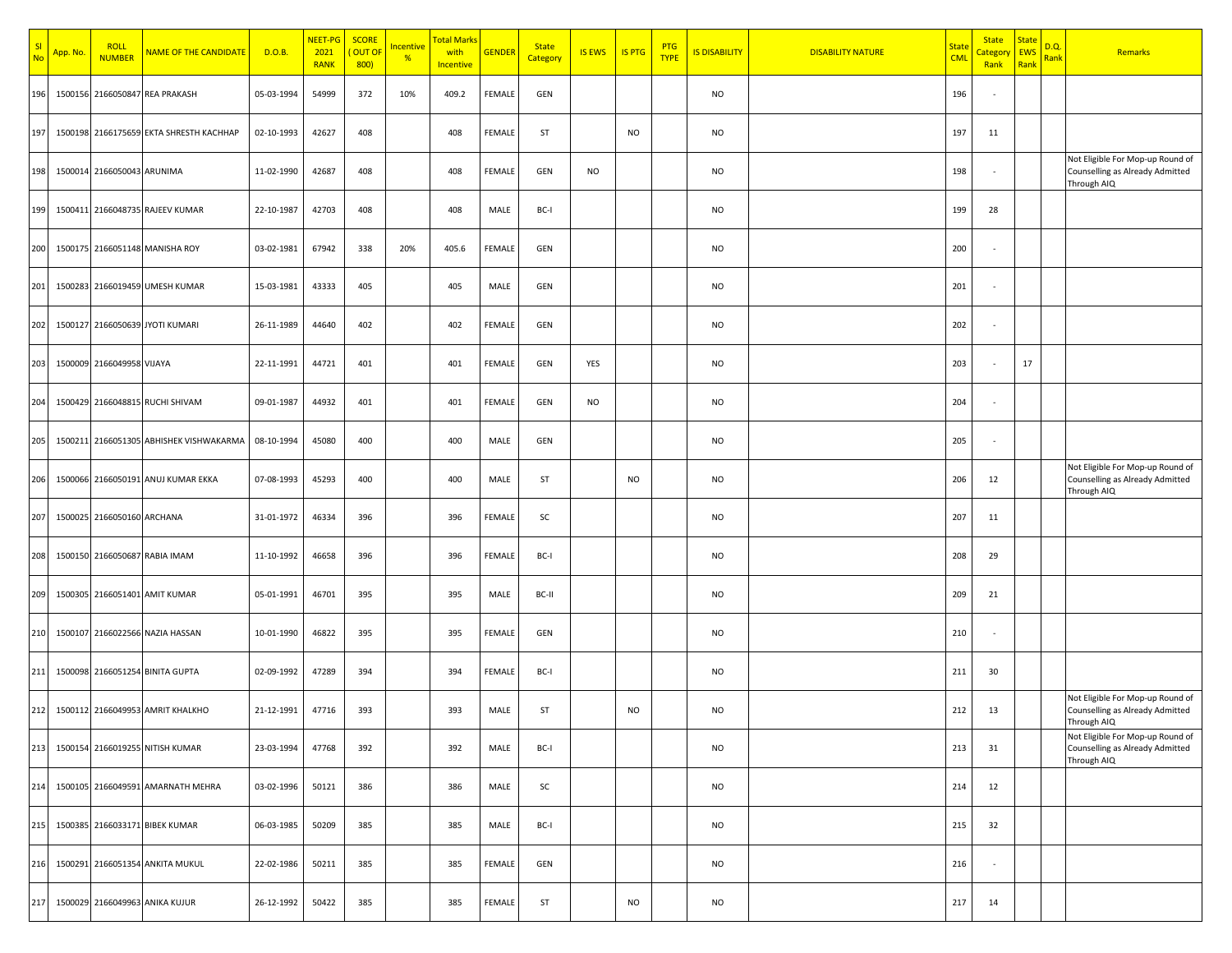| N <sub>c</sub> | App. No. | <b>ROLL</b><br><b>NUMBER</b> | NAME OF THE CANDIDATE                     | D.O.B.     | NEET-PG<br>2021<br><b>RANK</b> | <b>SCORE</b><br>OUT OF<br>800 | <mark>Incentive</mark><br>$\frac{96}{6}$ | Total Marks<br>with<br>Incentive | <b>GENDER</b> | <b>State</b><br>Category | <b>IS EWS</b> | <b>IS PTG</b> | <b>PTG</b><br><b>TYPE</b> | <b>IS DISABILITY</b> | <b>DISABILITY NATURE</b> | <u>State</u><br><b>CML</b> | <b>State</b><br><u>Sategor</u><br>Rank | <b>State</b><br>EWS<br>Rank | D.Q.<br><mark>Rank</mark> | Remarks                                                                            |
|----------------|----------|------------------------------|-------------------------------------------|------------|--------------------------------|-------------------------------|------------------------------------------|----------------------------------|---------------|--------------------------|---------------|---------------|---------------------------|----------------------|--------------------------|----------------------------|----------------------------------------|-----------------------------|---------------------------|------------------------------------------------------------------------------------|
| 218            |          |                              | 1500401 2166163253 KOMAL SONI             | 14-10-1991 | 50664                          | 384                           |                                          | 384                              | FEMALE        | BC-II                    |               |               |                           | <b>NO</b>            |                          | 218                        | 22                                     |                             |                           |                                                                                    |
| 219            |          |                              | 1500065 2166050211 SURBHI TOPPO           | 15-12-1996 | 50898                          | 384                           |                                          | 384                              | FEMALE        | ST                       |               | <b>NO</b>     |                           | <b>NO</b>            |                          | 219                        | 15                                     |                             |                           | Not Eligible For Mop-up Round of<br>Counselling as Already Admitted<br>Through AIQ |
| 220            |          |                              | 1500331 2166049527 PINKI KUMARI           | 04-01-1977 | 86767                          | 294                           | 30%                                      | 382.2                            | FEMALE        | BC-I                     |               |               |                           | <b>NO</b>            |                          | 220                        | 33                                     |                             |                           |                                                                                    |
| 221            |          |                              | 1500206 2166163151 PRAVEEN KUMAR MEHRA    | 12-03-1993 | 51285                          | 382                           |                                          | 382                              | MALE          | SC                       |               |               |                           | <b>NO</b>            |                          | 221                        | 13                                     |                             |                           |                                                                                    |
| 222            |          | 1500371 2166049955 PRITI JHA |                                           | 08-06-1989 | 52507                          | 379                           |                                          | 379                              | FEMALE        | GEN                      | <b>NO</b>     |               |                           | <b>NO</b>            |                          | 222                        |                                        |                             |                           |                                                                                    |
| 223            |          |                              | 1500394 2166098435 VIVIEN RITSE           | 27-01-1996 | 53006                          | 378                           |                                          | 378                              | FEMALE        | GEN                      |               |               |                           | <b>NO</b>            |                          | 223                        | $\overline{\phantom{a}}$               |                             |                           | Not Eligible For Mop-up Round of<br>Counselling as Already Admitted<br>Through AIQ |
| 224            |          |                              | 1500308 2166050813 ANUPAMA LAKRA          | 01-01-1993 | 53545                          | 376                           |                                          | 376                              | FEMALE        | ST                       |               | <b>NO</b>     |                           | <b>NO</b>            |                          | 224                        | 16                                     |                             |                           |                                                                                    |
| 225            |          |                              | 1500220 2166165622 SUBHANKAR ROY          | 28-08-1993 | 53966                          | 375                           |                                          | 375                              | MALE          | GEN                      | YES           |               |                           | <b>NO</b>            |                          | 225                        |                                        | 18                          |                           |                                                                                    |
| 226            |          |                              | 1500419 2166050239 SHISHIR KUMAR MAHTO    | 04-03-1982 | 54980                          | 372                           |                                          | 372                              | MALE          | GEN                      |               |               |                           | <b>NO</b>            |                          | 226                        |                                        |                             |                           |                                                                                    |
| 227            |          |                              | 1500166 2166049964 SHALINI KUMARI         | 14-05-1993 | 55040                          | 372                           |                                          | 372                              | FEMALE        | GEN                      |               |               |                           | <b>NO</b>            |                          | 227                        | $\overline{\phantom{a}}$               |                             |                           |                                                                                    |
| 228            |          |                              | 1500339 2166050674 INAMUL HAQUE           | 01-10-1988 | 55100                          | 372                           |                                          | 372                              | MALE          | BC-I                     |               |               |                           | <b>NO</b>            |                          | 228                        | 34                                     |                             |                           |                                                                                    |
| 229            |          |                              | 1500409 2166049344 RAJANI SINHA           | 26306      | 55124                          | 372                           |                                          | 372                              | FEMALE        | GEN                      |               |               |                           | <b>NO</b>            |                          | 229                        |                                        |                             |                           |                                                                                    |
| 230            |          |                              | 1500269 2166051207 SOUMYA MURMU           | 19-07-1994 | 55135                          | 372                           |                                          | 372                              | FEMALE        | ST                       |               | <b>NO</b>     |                           | <b>NO</b>            |                          | 230                        | 17                                     |                             |                           |                                                                                    |
| 231            |          |                              | 1500067 2166050227 DEEPAK HANSDAH         | 29-03-1988 | 55561                          | 370                           |                                          | 370                              | MALE          | ST                       |               | <b>NO</b>     |                           | <b>NO</b>            |                          | 231                        | 18                                     |                             |                           |                                                                                    |
| 232            |          |                              | 1500024 2166050230 PETER MARANDI          | 11-10-1991 | 56001                          | 370                           |                                          | 370                              | MALE          | ST                       |               | <b>NO</b>     |                           | <b>NO</b>            |                          | 232                        | 19                                     |                             |                           |                                                                                    |
| 233            |          |                              | 1500265 2166050335 VARSHA BHAGAT          | 27-02-1995 | 56128                          | 369                           |                                          | 369                              | FEMALE        | ST                       |               | <b>NO</b>     |                           | <b>NO</b>            |                          | 233                        | 20                                     |                             |                           |                                                                                    |
| 234            |          |                              | 1500319 2166021090 RAVI PRAKASH           | 28-10-1969 | 91604                          | 283                           | 30%                                      | 367.9                            | MALE          | BC-I                     |               |               |                           | <b>NO</b>            |                          | 234                        | 35                                     |                             |                           |                                                                                    |
| 235            |          |                              | 1500038 2166164459 DEEPIKA MARDI          | 24-10-1992 | 56967                          | 367                           |                                          | 367                              | FEMALE        | ST                       |               | <b>NO</b>     |                           | <b>NO</b>            |                          | 235                        | 21                                     |                             |                           | Not Eligible For Mop-up Round of<br>Counselling as Already Admitted<br>Through AIQ |
| 236            |          |                              | 1500046 2166050822 NISHANT ABHISHEK KUJUR | 25-12-1984 | 57546                          | 365                           |                                          | 365                              | MALE          | ST                       |               | <b>NO</b>     |                           | <b>NO</b>            |                          | 236                        | 22                                     |                             |                           |                                                                                    |
| 237            |          |                              | 1500320 2166103332 ARUN KUMAR             | 30-01-1978 | 92895                          | 280                           | 30%                                      | 364                              | MALE          | BC-I                     |               |               |                           | <b>NO</b>            |                          | 237                        | 36                                     |                             |                           |                                                                                    |
| 238            |          |                              | 1500245 2166049550 RANJIT MURMU           | 20-10-1982 | 92946                          | 280                           | 30%                                      | 364                              | MALE          | ST                       |               | <b>NO</b>     |                           | <b>NO</b>            |                          | 238                        | 23                                     |                             |                           |                                                                                    |
| 239            |          |                              | 1500047 2166051385 SHWETA KUMARI          | 20-11-1995 | 58309                          | 363                           |                                          | 363                              | FEMALE        | SC                       |               |               |                           | <b>NO</b>            |                          | 239                        | 14                                     |                             |                           |                                                                                    |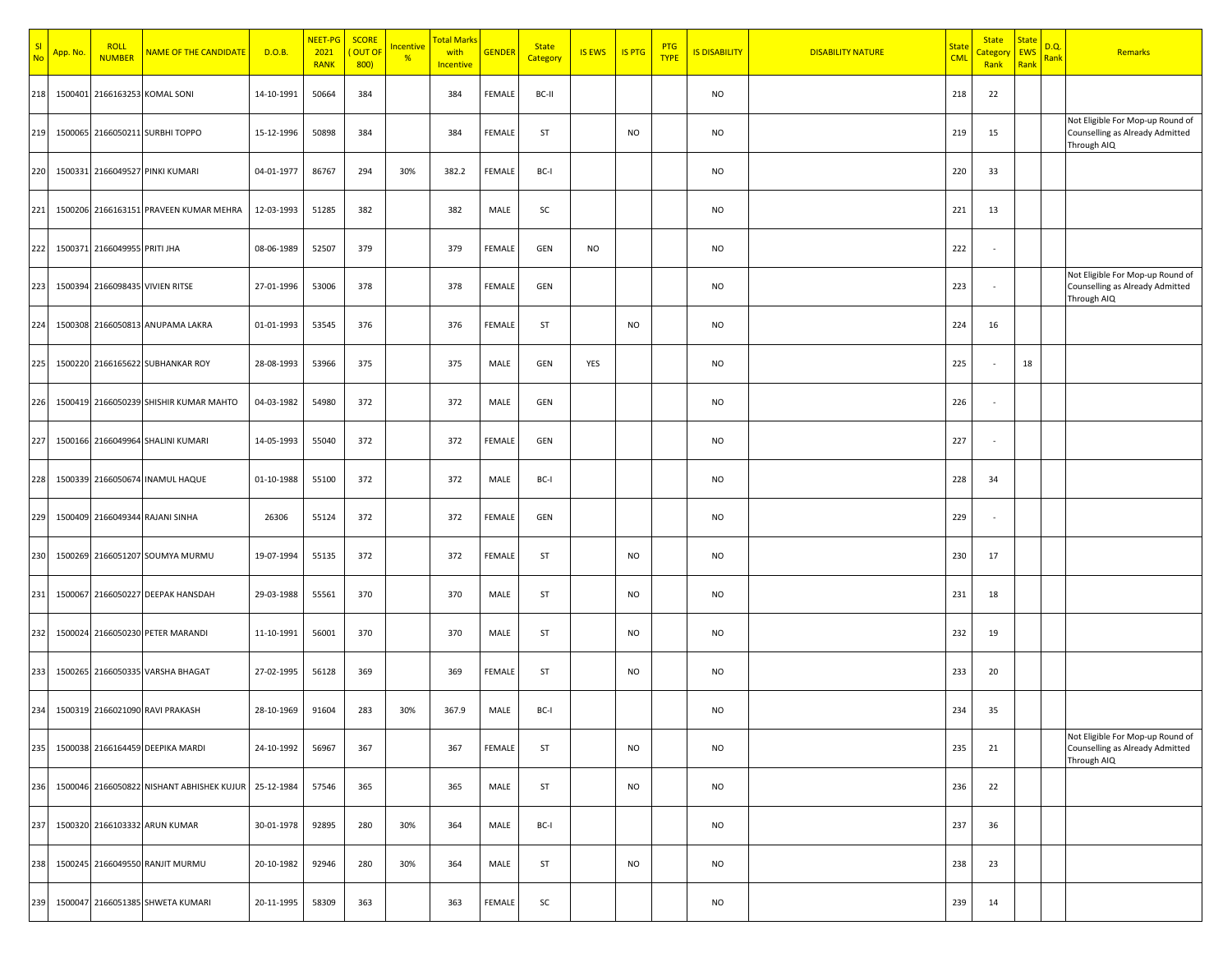| -SI<br>N <sub>0</sub> | <mark>App. No.</mark> | <b>ROLL</b><br><b>NUMBER</b> | NAME OF THE CANDIDATE                  | D.O.B.     | NEET-PG<br>2021<br><b>RANK</b> | <b>SCORE</b><br>OUT OF<br>800 | <u>Incentive</u><br>% | <mark>Total Marks</mark><br>with<br>Incentive | <b>GENDER</b> | <b>State</b><br>Category | <b>IS EWS</b> | <b>IS PTG</b> | <b>PTG</b><br><b>TYPE</b> | <b>IS DISABILITY</b> | <b>DISABILITY NATURE</b> | <b>State</b><br><b>CML</b> | <b>State</b><br><mark>`ategor</mark><br>Rank | <b>State</b><br><b>EWS</b><br>Rank | <u>D.Q.</u><br><mark>Rank</mark> | Remarks                                                                            |
|-----------------------|-----------------------|------------------------------|----------------------------------------|------------|--------------------------------|-------------------------------|-----------------------|-----------------------------------------------|---------------|--------------------------|---------------|---------------|---------------------------|----------------------|--------------------------|----------------------------|----------------------------------------------|------------------------------------|----------------------------------|------------------------------------------------------------------------------------|
| 240                   |                       |                              | 1500297 2166048983 RADHA KUMARI        | 25-01-1994 | 58556                          | 362                           |                       | 362                                           | FEMALE        | SC                       |               |               |                           | <b>NO</b>            |                          | 240                        | 15                                           |                                    |                                  |                                                                                    |
| 241                   |                       |                              | 1500083 2166051265 ALINA KUJUR         | 15-01-1997 | 58643                          | 362                           |                       | 362                                           | FEMALE        | ST                       |               | <b>NO</b>     |                           | <b>NO</b>            |                          | 241                        | 24                                           |                                    |                                  |                                                                                    |
| 242                   |                       |                              | 1500087 2166049773 GAYATRI KISKU       | 12-12-1995 | 59126                          | 361                           |                       | 361                                           | FEMALE        | <b>ST</b>                |               | <b>NO</b>     |                           | <b>NO</b>            |                          | 242                        | 25                                           |                                    |                                  |                                                                                    |
| 243                   |                       |                              | 1500376 2166048837 SANJOY LAL GORAIN   | 30-06-1976 | 59243                          | 360                           |                       | 360                                           | MALE          | BC-I                     |               |               |                           | <b>NO</b>            |                          | 243                        | 37                                           |                                    |                                  |                                                                                    |
| 244                   |                       |                              | 1500309 2166050291 ANJALI KACHHAP      | 01-01-1995 | 59665                          | 360                           |                       | 360                                           | FEMALE        | ST                       |               | <b>NO</b>     |                           | <b>NO</b>            |                          | 244                        | 26                                           |                                    |                                  |                                                                                    |
| 245                   |                       |                              | 1500261 2166049529 SANJAY MANDAL       | 04-07-1995 | 59971                          | 359                           |                       | 359                                           | MALE          | BC-I                     |               |               |                           | <b>NO</b>            |                          | 245                        | 38                                           |                                    |                                  | Not Eligible For Mop-up Round of<br>Counselling as Already Admitted<br>Through AIQ |
| 246                   |                       |                              | 1500366 2166048918 GOUR CHANDRA GORAIN | 05-02-1980 | 60068                          | 359                           |                       | 359                                           | MALE          | BC-I                     |               |               |                           | <b>NO</b>            |                          | 246                        | 39                                           |                                    |                                  |                                                                                    |
| 247                   |                       |                              | 1500345 2166051115 SARITA HANSDA       | 09-01-1994 | 73346                          | 325                           | 10%                   | 357.5                                         | FEMALE        | ST                       |               | <b>NO</b>     |                           | <b>NO</b>            |                          | 247                        | 27                                           |                                    |                                  |                                                                                    |
| 248                   |                       |                              | 1500217 2166050457 LALITA KACHHAP      | 27-12-1985 | 95826                          | 274                           | 30%                   | 356.2                                         | FEMALE        | ST                       |               | <b>NO</b>     |                           | <b>NO</b>            |                          | 248                        | 28                                           |                                    |                                  |                                                                                    |
| 249                   |                       |                              | 1500372 2166050349 IFFAT RASOOL        | 11-04-1992 | 60765                          | 356                           |                       | 356                                           | FEMALE        | BC-I                     |               |               |                           | <b>NO</b>            |                          | 249                        | 40                                           |                                    |                                  |                                                                                    |
| 250                   |                       | 1500247 2166049056           | HELEN MORISH MONIKA<br>TUDU            | 12-12-1991 | 61507                          | 355                           |                       | 355                                           | FEMALE        | <b>ST</b>                |               | <b>NO</b>     |                           | <b>NO</b>            |                          | 250                        | 29                                           |                                    |                                  |                                                                                    |
| 251                   |                       |                              | 1500071 2166163638 SHASHANK SHEKHAR    | 25-12-1993 | 61768                          | 354                           |                       | 354                                           | MALE          | GEN                      |               |               |                           | <b>NO</b>            |                          | 251                        | $\sim$                                       |                                    |                                  |                                                                                    |
| 252                   |                       |                              | 1500292 2166048809 MANUWEL TUDU        | 10-04-1991 | 75006                          | 321                           | 10%                   | 353.1                                         | MALE          | ST                       |               | <b>NO</b>     |                           | <b>NO</b>            |                          | 252                        | 30                                           |                                    |                                  |                                                                                    |
| 253                   |                       |                              | 1500192 2166050846 KUMARI NIVEDITA     | 12-03-1985 | 61950                          | 353                           |                       | 353                                           | FEMALE        | BC-II                    |               |               |                           | <b>NO</b>            |                          | 253                        | 23                                           |                                    |                                  |                                                                                    |
| 254                   |                       |                              | 1500119 2166050143 BAL KRISHNA MAHTO   | 05-01-1980 | 97576                          | 270                           | 30%                   | 351                                           | MALE          | BC-I                     |               |               |                           | <b>NO</b>            |                          | 254                        | 41                                           |                                    |                                  |                                                                                    |
| 255                   |                       |                              | 1500233 2166050360 SHASHIDHAR MISHRA   | 23-06-1992 | 75761                          | 319                           | 10%                   | 350.9                                         | MALE          | GEN                      |               |               |                           | <b>NO</b>            |                          | 255                        |                                              |                                    |                                  |                                                                                    |
| 256                   |                       |                              | 1500178 2166051175 SONU KUMAR          | 07-07-1982 | 62971                          | 350                           |                       | 350                                           | MALE          | SC                       |               |               |                           | <b>NO</b>            |                          | 256                        | 16                                           |                                    |                                  |                                                                                    |
| 257                   |                       |                              | 1500250 2166048801 UDAY KUMAR SINHA    | 07-07-1963 | 63438                          | 350                           |                       | 350                                           | MALE          | GEN                      | <b>NO</b>     |               |                           | <b>NO</b>            |                          | 257                        | $\sim$                                       |                                    |                                  |                                                                                    |
| 258                   |                       | 1500148 2166050991           | SHAILESH SANJUL<br><b>HEMBROM</b>      | 03-01-1993 | 63470                          | 350                           |                       | 350                                           | MALE          | ST                       |               | <b>NO</b>     |                           | <b>NO</b>            |                          | 258                        | 31                                           |                                    |                                  |                                                                                    |
| 259                   |                       |                              | 1500264 2166051402 OM PRAKASH          | 03-06-1968 | 98005                          | 269                           | 30%                   | 349.7                                         | MALE          | SC                       |               |               |                           | <b>NO</b>            |                          | 259                        | 17                                           |                                    |                                  |                                                                                    |
| 260                   |                       |                              | 1500230 2166050510 PRAVEEN KUMAR MINJ  | 20-12-1995 | 64556                          | 347                           |                       | 347                                           | MALE          | <b>ST</b>                |               | <b>NO</b>     |                           | <b>NO</b>            |                          | 260                        | 32                                           |                                    |                                  |                                                                                    |
| 261                   |                       |                              | 1500037 2166050381 SNEH KANTA          | 25-08-1991 | 64692                          | 346                           |                       | 346                                           | FEMALE        | GEN                      | <b>NO</b>     |               |                           | <b>NO</b>            |                          | 261                        | $\sim$                                       |                                    |                                  |                                                                                    |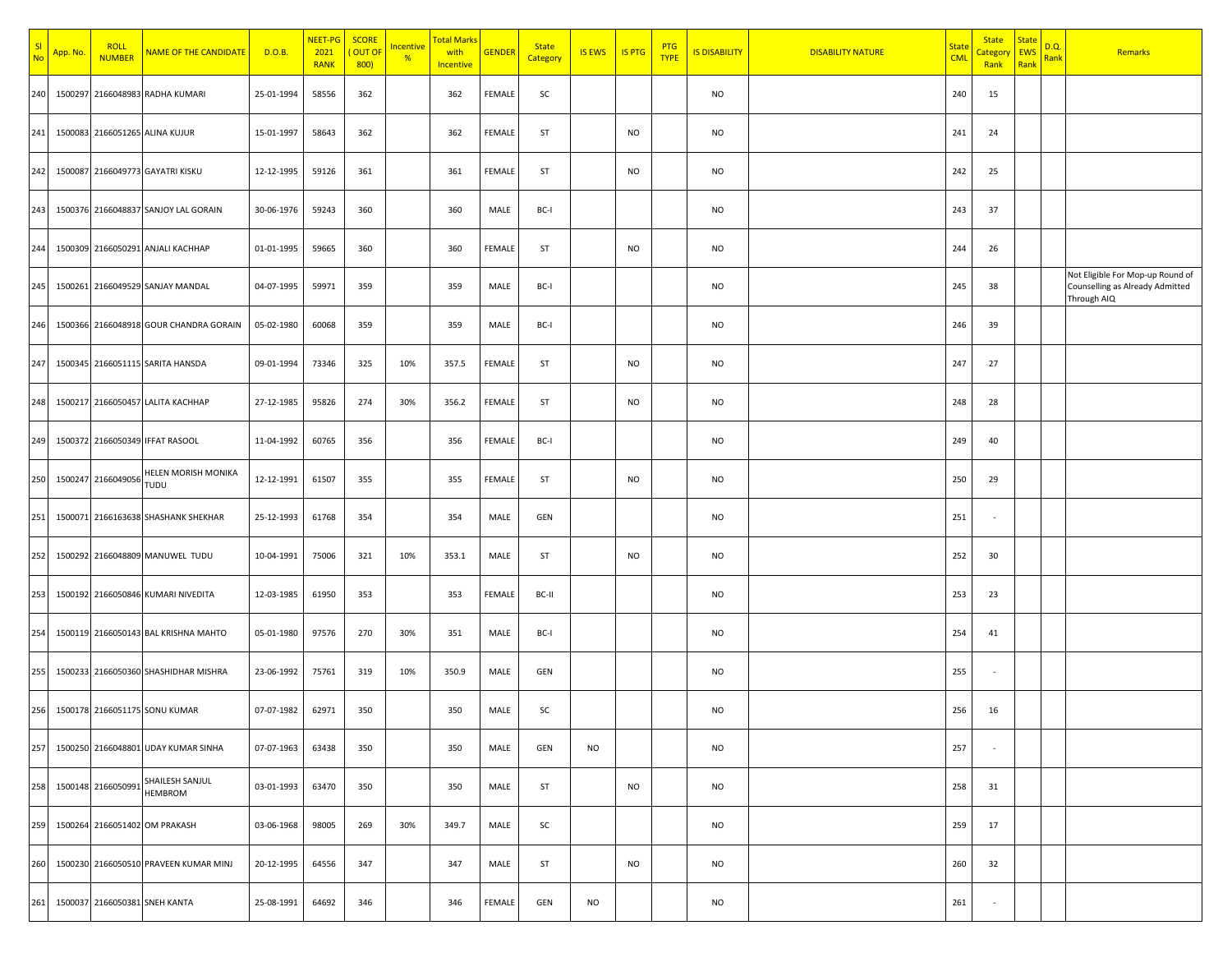| S <sub>l</sub><br><b>Nc</b> | <mark>App. No</mark> . | <b>ROLL</b><br><b>NUMBER</b> | NAME OF THE CANDIDATE                                  | D.O.B.     | NEET-PG<br>2021<br><b>RANK</b> | <b>SCORE</b><br>OUT OF<br>800) | <u>Incentive</u><br>$\frac{96}{6}$ | Total Mark:<br>with<br>Incentive | <b>GENDER</b> | <b>State</b><br>Category | <b>IS EWS</b> | <b>IS PTG</b> | <b>PTG</b><br><b>TYPE</b> | <b>IS DISABILITY</b> | <b>DISABILITY NATURE</b> | <b>State</b><br><b>CML</b> | <b>State</b><br>Categor<br>Rank | <b>State</b><br><b>EWS</b><br>Rank | D.Q.<br>Rank | Remarks                                                                            |
|-----------------------------|------------------------|------------------------------|--------------------------------------------------------|------------|--------------------------------|--------------------------------|------------------------------------|----------------------------------|---------------|--------------------------|---------------|---------------|---------------------------|----------------------|--------------------------|----------------------------|---------------------------------|------------------------------------|--------------|------------------------------------------------------------------------------------|
| 262                         | 1500191                |                              | 2166163099 GAGAN KUMAR                                 | 10-12-1985 | 64845                          | 346                            |                                    | 346                              | MALE          | SC                       |               |               |                           | <b>NO</b>            |                          | 262                        | 18                              |                                    |              |                                                                                    |
| 263                         |                        |                              | 1500281 2166163725 NITESH MANI SUMAN                   | 03-01-1989 | 65291                          | 345                            |                                    | 345                              | MALE          | SC                       |               |               |                           | <b>NO</b>            |                          | 263                        | 19                              |                                    |              |                                                                                    |
| 264                         |                        |                              | 1500036 2166050372 JENNIFER GAGRAI                     | 09-11-1991 | 65343                          | 345                            |                                    | 345                              | FEMALE        | <b>ST</b>                |               | <b>NO</b>     |                           | <b>NO</b>            |                          | 264                        | 33                              |                                    |              |                                                                                    |
| 265                         |                        |                              | 1500254 2166050217 RATNESHWAR BODRA                    | 02-09-1985 | 65411                          | 345                            |                                    | 345                              | MALE          | <b>ST</b>                |               | <b>NO</b>     |                           | <b>NO</b>            |                          | 265                        | 34                              |                                    |              |                                                                                    |
| 266                         |                        |                              | 1500326 2166050116 SUCHITA MURMU                       | 15-12-1992 | 65463                          | 345                            |                                    | 345                              | FEMALE        | ST                       |               | <b>NO</b>     |                           | <b>NO</b>            |                          | 266                        | 35                              |                                    |              |                                                                                    |
| 267                         |                        |                              | 1500134 2166050464 VINEETA PRASAD                      | 15-11-1967 | 99379                          | 265                            | 30%                                | 344.5                            | FEMALE        | BC-I                     |               |               |                           | <b>NO</b>            |                          | 267                        | 42                              |                                    |              |                                                                                    |
| 268                         |                        |                              | 1500337 2166050539 KWEETY KUMARI                       | 02-06-1991 | 65948                          | 343                            |                                    | 343                              | FEMALE        | BC-II                    |               |               |                           | <b>NO</b>            |                          | 268                        | 24                              |                                    |              |                                                                                    |
| 269                         |                        |                              | 1500090 2166049079 NEERAJ KUMAR                        | 31-12-1992 | 66061                          | 343                            |                                    | 343                              | MALE          | SC                       |               |               |                           | <b>NO</b>            |                          | 269                        | 20                              |                                    |              |                                                                                    |
| 270                         |                        |                              | 1500149 2166050644 MARY PUSHPA MURMU                   | 02-10-1993 | 66099                          | 343                            |                                    | 343                              | FEMALE        | ST                       |               | <b>NO</b>     |                           | <b>NO</b>            |                          | 270                        | 36                              |                                    |              | Not Eligible For Mop-up Round of<br>Counselling as Already Admitted<br>Through AIQ |
| 271                         |                        |                              | 1500338 2166022815 JITENDRA KUMAR                      | 07-04-1989 | 66768                          | 341                            |                                    | 341                              | MALE          | BC-I                     |               |               |                           | <b>NO</b>            |                          | 271                        | 43                              |                                    |              |                                                                                    |
| 272                         |                        |                              | 1500259 2166050117 SHIPRA SHIWANI                      | 05-01-1990 | 80082                          | 310                            | 10%                                | 341                              | FEMALE        | SC                       |               |               |                           | <b>NO</b>            |                          | 272                        | 21                              |                                    |              |                                                                                    |
| 273                         |                        |                              | 1500078 2166050130 SUNIL SOREN                         | 12-07-1994 | 67032                          | 340                            |                                    | 340                              | MALE          | ST                       |               | <b>NO</b>     |                           | <b>NO</b>            |                          | 273                        | 37                              |                                    |              |                                                                                    |
| 274                         |                        |                              | 1500020 2166042887 PRABHAT RANJAN                      | 15-02-1987 | 67120                          | 340                            |                                    | 340                              | MALE          | GEN                      |               |               |                           | <b>NO</b>            |                          | 274                        | $\overline{\phantom{a}}$        |                                    |              |                                                                                    |
| 275                         |                        |                              | 1500351 2166049242 ASHISH KUMAR                        | 04-06-1991 | 80802                          | 308                            | 10%                                | 338.8                            | MALE          | GEN                      |               |               |                           | <b>NO</b>            |                          | 275                        | $\sim$                          |                                    |              |                                                                                    |
| 276                         |                        |                              | 1500114 2166103241 NIRAJ KUMAR JHA                     | 27-01-1969 | 67883                          | 338                            |                                    | 338                              | MALE          | GEN                      | NO            |               |                           | <b>NO</b>            |                          | 276                        |                                 |                                    |              |                                                                                    |
| 277                         |                        |                              | 1500410 2166049686 FUL CHAND HANSDA                    | 30376      | 101624                         | 260                            | 30%                                | 338                              | MALE          | <b>ST</b>                |               | <b>NO</b>     |                           | <b>NO</b>            |                          | 277                        | 38                              |                                    |              |                                                                                    |
| 278                         |                        |                              | 1500196 2166051210 KIRAN KUMARI                        | 20-05-1992 | 81545                          | 306                            | 10%                                | 336.6                            | FEMALE        | ST                       |               | NO            |                           | NO                   |                          | 278                        | 39                              |                                    |              |                                                                                    |
| 279                         |                        |                              | 1500011 2166050266 RUPAM KUMARI                        | 24-11-1994 | 82535                          | 304                            | 10%                                | 334.4                            | FEMALE        | BC-I                     |               |               |                           | <b>NO</b>            |                          | 279                        | 44                              |                                    |              |                                                                                    |
| 280                         |                        |                              | 1500189 2166050953 RAVI RANJAN KUMAR                   | 08-03-1991 | 69702                          | 334                            |                                    | 334                              | MALE          | SC                       |               |               |                           | NO                   |                          | 280                        | 22                              |                                    |              |                                                                                    |
| 281                         |                        |                              | 1500450 2166050555 ALAKH NIRANJAN MISHRA               | 21-11-1964 | 103794                         | 256                            | 30%                                | 332.8                            | MALE          | GEN                      | <b>NO</b>     |               |                           | <b>NO</b>            |                          | 281                        | $\sim$                          |                                    |              |                                                                                    |
| 282                         |                        |                              | 1500164 2166050798 SHELLY ABHILASHA KUJUR   11-09-1995 |            | 70671                          | 332                            |                                    | 332                              | FEMALE        | ST                       |               | <b>NO</b>     |                           | <b>NO</b>            |                          | 282                        | 40                              |                                    |              |                                                                                    |
| 283                         |                        |                              | 1500209 2166049555 NARENDRA KISHOR SUNDI               | 31420      | 103938                         | 255                            | 30%                                | 331.5                            | MALE          | ST                       |               | <b>NO</b>     |                           | <b>NO</b>            |                          | 283                        | 41                              |                                    |              |                                                                                    |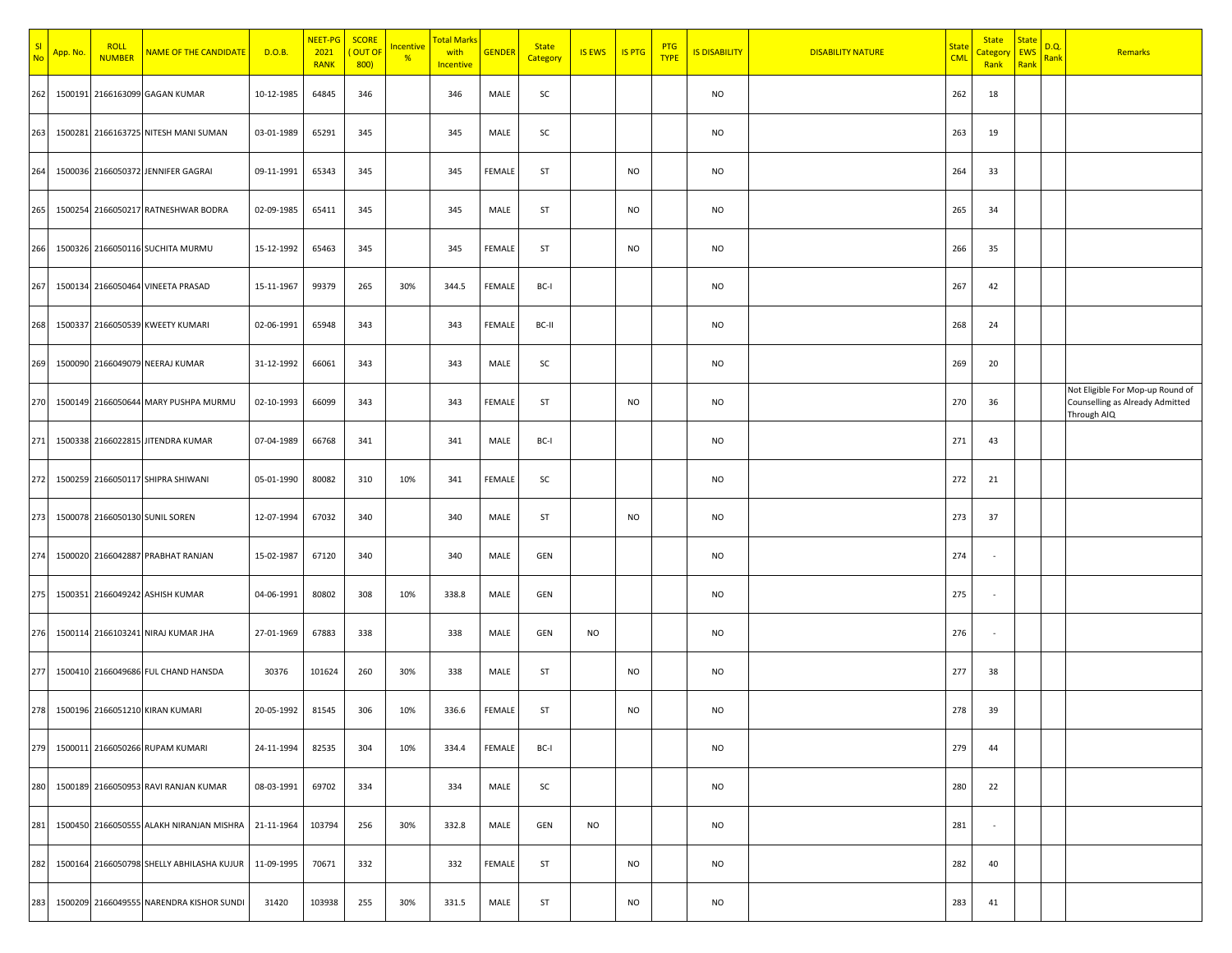| -SI<br><b>No</b> | App. No. | <b>ROLL</b><br><b>NUMBER</b> | <b>NAME OF THE CANDIDATE</b>            | D.O.B.     | NEET-PG<br>2021<br>RANK | <b>SCORE</b><br>OUT OF<br>800 | <u>Incentive</u><br>% | Total Marks<br>with<br>Incentive | <b>GENDER</b> | <b>State</b><br>Category | <b>IS EWS</b> | <b>IS PTG</b> | <b>PTG</b><br><b>TYPE</b> | <b>IS DISABILITY</b> | <b>DISABILITY NATURE</b> | <b>State</b><br><b>CML</b> | <b>State</b><br><u>:ategory</u><br>Rank | <b>State</b><br><b>EWS</b><br>Rank | D.Q.<br>Rank | Remarks                                                                            |
|------------------|----------|------------------------------|-----------------------------------------|------------|-------------------------|-------------------------------|-----------------------|----------------------------------|---------------|--------------------------|---------------|---------------|---------------------------|----------------------|--------------------------|----------------------------|-----------------------------------------|------------------------------------|--------------|------------------------------------------------------------------------------------|
| 284              |          |                              | 1500463 2166050080 SURABHI PRERNA       | 13-02-1992 | 84646                   | 299                           | 10%                   | 328.9                            | FEMALE        | GEN                      | <b>NO</b>     |               |                           | <b>NO</b>            |                          | 284                        |                                         |                                    |              |                                                                                    |
| 285              |          | 1500387 2166050380 DIKSHA    |                                         | 24-02-1994 | 72133                   | 328                           |                       | 328                              | FEMALE        | GEN                      | <b>NO</b>     |               |                           | <b>NO</b>            |                          | 285                        | $\sim$                                  |                                    |              |                                                                                    |
| 286              |          |                              | 1500076 2166050123 SUPRIYA SINGH        | 25-07-1993 | 85009                   | 298                           | 10%                   | 327.8                            | FEMALE        | ST                       |               | <b>NO</b>     |                           | <b>NO</b>            |                          | 286                        | 42                                      |                                    |              | Not Eligible For Mop-up Round of<br>Counselling as Already Admitted<br>Through AIQ |
| 287              |          |                              | 1500279 2166050570 SHWETA PRADHAN       | 26499      | 106158                  | 251                           | 30%                   | 326.3                            | FEMALE        | GEN                      | <b>NO</b>     |               |                           | <b>NO</b>            |                          | 287                        | $\overline{\phantom{a}}$                |                                    |              |                                                                                    |
| 288              |          |                              | 1500262 2166050363 RINKEY GUPTA         | 15-11-1988 | 72734                   | 326                           |                       | 326                              | FEMALE        | BC-II                    |               |               |                           | <b>NO</b>            |                          | 288                        | 25                                      |                                    |              |                                                                                    |
| 289              |          |                              | 1500310 2166049630 ANUPMA ASTHANA       | 23-09-1969 | 73003                   | 326                           |                       | 326                              | FEMALE        | GEN                      | <b>NO</b>     |               |                           | <b>NO</b>            |                          | 289                        |                                         |                                    |              |                                                                                    |
| 290              |          |                              | 1500019 2166049877 SHEFALI HANSDA       | 14-12-1995 | 85821                   | 296                           | 10%                   | 325.6                            | FEMALE        | ST                       |               | <b>NO</b>     |                           | <b>NO</b>            |                          | 290                        | 43                                      |                                    |              |                                                                                    |
| 291              |          |                              | 1500379 2166050049 VISHAKHA KUMARI      | 18-04-1993 | 86150                   | 295                           | 10%                   | 324.5                            | FEMALE        | BC-II                    |               |               |                           | <b>NO</b>            |                          | 291                        | 26                                      |                                    |              |                                                                                    |
| 292              |          |                              | 1500188 2166050355 MANISHA ORAON        | 30-07-1996 | 73793                   | 324                           |                       | 324                              | FEMALE        | ST                       |               | <b>NO</b>     |                           | <b>NO</b>            |                          | 292                        | 44                                      |                                    |              |                                                                                    |
| 293              |          |                              | 1500327 2166048810 RAHUL KUMAR PANDEY   | 05-02-1992 | 73968                   | 324                           |                       | 324                              | MALE          | GEN                      | YES           |               |                           | <b>NO</b>            |                          | 293                        | $\overline{\phantom{a}}$                | 19                                 |              |                                                                                    |
| 294              |          |                              | 1500368 2166050325 INDU REKHA DUNGDUNG  | 06-11-1993 | 86664                   | 294                           | 10%                   | 323.4                            | FEMALE        | ST                       |               | <b>NO</b>     |                           | <b>NO</b>            |                          | 294                        | 45                                      |                                    |              |                                                                                    |
| 295              |          |                              | 1500051 2166050148 VISHWAJEET KARUNAMAY | 06-12-1992 | 74122                   | 323                           |                       | 323                              | MALE          | ST                       |               | <b>NO</b>     |                           | <b>NO</b>            |                          | 295                        | 46                                      |                                    |              |                                                                                    |
| 296              |          |                              | 1500303 2166051286 SURAJ DEVA           | 28-02-1991 | 74433                   | 322                           |                       | 322                              | MALE          | <b>SC</b>                |               |               |                           | <b>NO</b>            |                          | 296                        | 23                                      |                                    |              |                                                                                    |
| 297              |          |                              | 1500197 2166024601 KHUSHBOO MANDAL      | 29-11-1995 | 74560                   | 322                           |                       | 322                              | FEMALE        | ST                       |               | <b>NO</b>     |                           | <b>NO</b>            |                          | 297                        | 47                                      |                                    |              |                                                                                    |
| 298              |          |                              | 1500004 2166162944 VIKASH MINZ          | 11-12-1993 | 75015                   | 321                           |                       | 321                              | MALE          | ST                       |               | <b>NO</b>     |                           | <b>NO</b>            |                          | 298                        | 48                                      |                                    |              |                                                                                    |
| 299              |          |                              | 1500480 2166048907 SHILPI ANAND         | 30-06-1978 | 76021                   | 319                           |                       | 319                              | FEMALE        | SC                       |               |               |                           | <b>NO</b>            |                          | 299                        | 24                                      |                                    |              |                                                                                    |
| 300              |          |                              | 1500214 2166049725 SEEMA KUMARI         | 25-03-1983 | 76099                   | 318                           |                       | 318                              | FEMALE        | GEN                      |               |               |                           | <b>NO</b>            |                          | 300                        |                                         |                                    |              |                                                                                    |
| 301              |          |                              | 1500232 2166050780 SNEHA NIDHI LUGUN    | 26-09-1996 | 76346                   | 318                           |                       | 318                              | FEMALE        | ST                       |               | <b>NO</b>     |                           | <b>NO</b>            |                          | 301                        | 49                                      |                                    |              |                                                                                    |
| 302              |          |                              | 1500033 2166050204 BHABANI MANDAL       | 08-02-1995 | 89355                   | 288                           | 10%                   | 316.8                            | FEMALE        | SC                       |               |               |                           | <b>NO</b>            |                          | 302                        | 25                                      |                                    |              |                                                                                    |
| 303              |          |                              | 1500184 2166051203 GAURAV HEMBROM       | 21-12-1992 | 76913                   | 316                           |                       | 316                              | MALE          | ST                       |               | <b>NO</b>     |                           | NO.                  |                          | 303                        | 50                                      |                                    |              |                                                                                    |
| 304              |          |                              | 1500391 2166050855 ANJALEE JUHI         | 19-10-1994 | 77263                   | 316                           |                       | 316                              | FEMALE        | GEN                      |               |               |                           | <b>NO</b>            |                          | 304                        | $\sim$                                  |                                    |              |                                                                                    |
| 305              |          |                              | 1500103 2166049138 SARITA TIGGA         | 02-08-1992 | 78153                   | 314                           |                       | 314                              | FEMALE        | ST                       |               | NO            |                           | <b>NO</b>            |                          | 305                        | 51                                      |                                    |              |                                                                                    |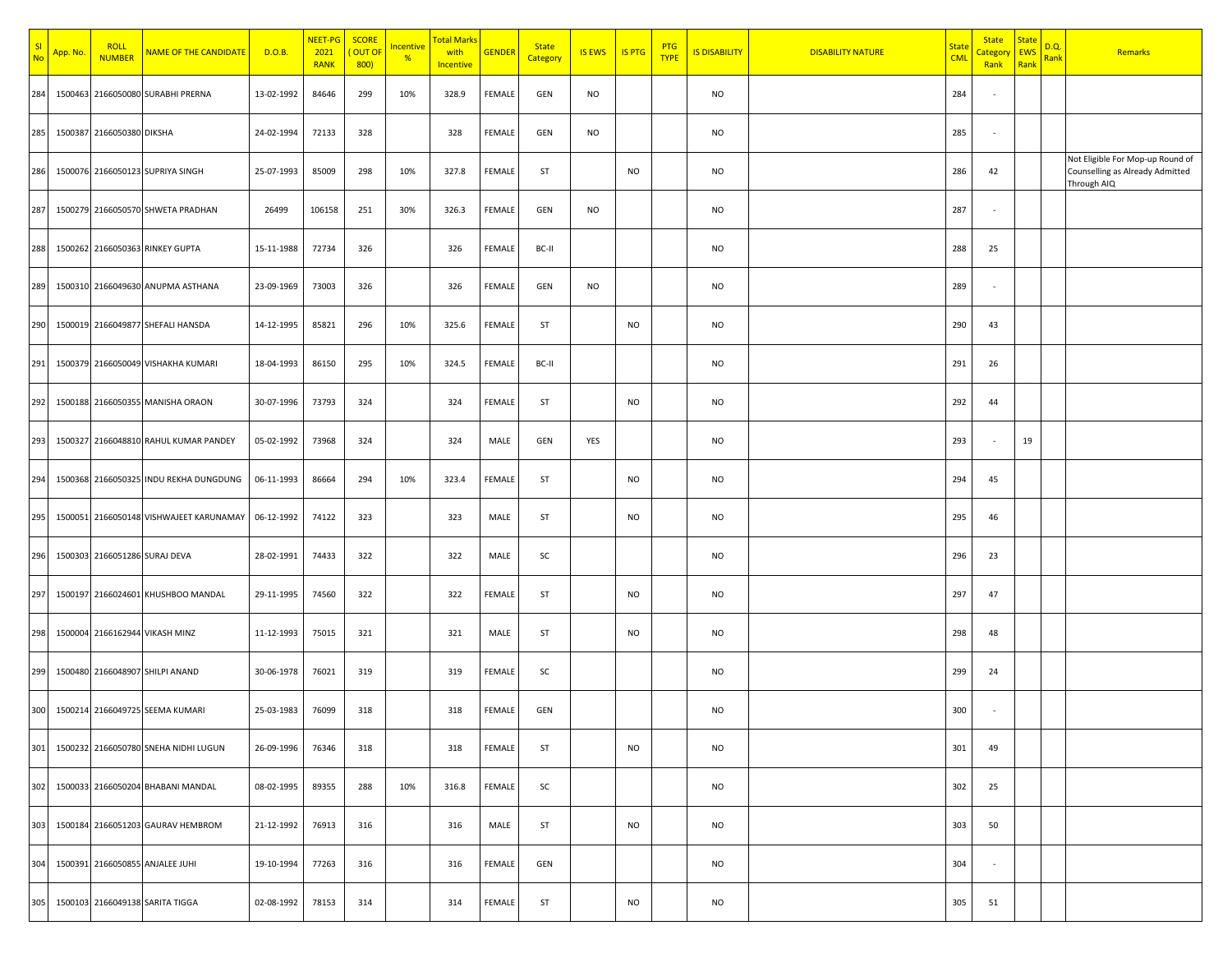| -SI<br><b>No</b> | App. No. | <b>ROLL</b><br><b>NUMBER</b>    | NAME OF THE CANDIDATE                    | D.O.B.     | NEET-PG<br>2021<br><b>RANK</b> | <b>SCORE</b><br>OUT OF<br>800) | <u>Incentive</u><br>% | <mark>Total Marks</mark><br>with<br>Incentive | <b>GENDER</b> | <b>State</b><br>Category | <b>IS EWS</b> | <b>IS PTG</b> | <b>PTG</b><br><b>TYPE</b> | <b>IS DISABILITY</b> | <b>DISABILITY NATURE</b> | <b>State</b><br><b>CML</b> | <b>State</b><br><u>`ategory</u><br>Rank | <b>State</b><br><b>EWS</b><br>Rank | D.Q.<br>Rank | Remarks                                                                            |
|------------------|----------|---------------------------------|------------------------------------------|------------|--------------------------------|--------------------------------|-----------------------|-----------------------------------------------|---------------|--------------------------|---------------|---------------|---------------------------|----------------------|--------------------------|----------------------------|-----------------------------------------|------------------------------------|--------------|------------------------------------------------------------------------------------|
| 306              |          |                                 | 1500142 2166050598 ANGEL SWATI GURIA     | 10-03-1994 | 78193                          | 314                            |                       | 314                                           | FEMALE        | ST                       |               | NO.           |                           | <b>NO</b>            |                          | 306                        | 52                                      |                                    |              |                                                                                    |
| 307              |          |                                 | 1500306 2166050066 PRAGYA MANINI         | 19-09-1991 | 78738                          | 312                            |                       | 312                                           | FEMALE        | ST                       |               | <b>NO</b>     |                           | <b>NO</b>            |                          | 307                        | 53                                      |                                    |              |                                                                                    |
| 308              |          |                                 | 1500318 2166050187 ALOK KUMAR SRIVASTAVA | 24-07-1973 | 79402                          | 311                            |                       | 311                                           | MALE          | GEN                      |               |               |                           | <b>NO</b>            |                          | 308                        | $\sim$                                  |                                    |              |                                                                                    |
| 309              |          |                                 | 1500451 2166051250 BIKASH CHANDRA GHOSH  | 15-12-1967 | 111784                         | 239                            | 30%                   | 311                                           | MALE          | BC-II                    |               |               |                           | <b>NO</b>            |                          | 309                        | 27                                      |                                    |              | For Category Seat Only                                                             |
| 310              |          |                                 | 1500010 2166049523 SONALI SOREN          | 27-03-1994 | 80988                          | 307                            |                       | 307                                           | FEMALE        | ST                       |               | <b>NO</b>     |                           | <b>NO</b>            |                          | 310                        | 54                                      |                                    |              |                                                                                    |
| 311              |          |                                 | 1500312 2166051337 PRIYANKA BAHANDA      | 10-06-1994 | 93604                          | 279                            | 10%                   | 306.9                                         | FEMALE        | ST                       |               | <b>NO</b>     |                           | <b>NO</b>            |                          | 311                        | 55                                      |                                    |              |                                                                                    |
| 312              |          |                                 | 1500185 2166049071 SHAILESH KUMAR        | 13-04-1987 | 82374                          | 304                            |                       | 304                                           | MALE          | ST                       |               | <b>NO</b>     |                           | <b>NO</b>            |                          | 312                        | 56                                      |                                    |              |                                                                                    |
| 313              |          |                                 | 1500267 2166050656 AKASH BHENGRA         | 06-07-1990 | 94950                          | 275                            | 10%                   | 302.5                                         | MALE          | ST                       |               | <b>NO</b>     |                           | <b>NO</b>            |                          | 313                        | 57                                      |                                    |              |                                                                                    |
| 314              |          | 1500145 2166049528 KIRTI TIRKEY |                                          | 28-02-1990 | 83639                          | 301                            |                       | 301                                           | FEMALE        | ST                       |               | NO.           |                           | <b>NO</b>            |                          | 314                        | 58                                      |                                    |              |                                                                                    |
| 315              |          |                                 | 1500307 2166049968 ANNA ANISHA TETE      | 02-10-1995 | 83719                          | 301                            |                       | 301                                           | FEMALE        | ST                       |               | <b>NO</b>     |                           | <b>NO</b>            |                          | 315                        | 59                                      |                                    |              |                                                                                    |
| 316              |          |                                 | 1500336 2166050521 JINID KANDULNA        | 18-03-1993 | 83739                          | 301                            |                       | 301                                           | <b>FEMALE</b> | ST                       |               | <b>NO</b>     |                           | <b>NO</b>            |                          | 316                        | 60                                      |                                    |              |                                                                                    |
| 317              |          |                                 | 1500334 2166103231 PUSPANJALI NAG        | 13-07-1993 | 84116                          | 300                            |                       | 300                                           | <b>FEMALE</b> | ST                       |               | <b>NO</b>     |                           | <b>NO</b>            |                          | 317                        | 61                                      |                                    |              |                                                                                    |
| 318              |          |                                 | 1500270 2166050778 KISLAY ANKITA TUDU    | 10-06-1995 | 96464                          | 272                            | 10%                   | 299.2                                         | FEMALE        | ST                       |               | <b>NO</b>     |                           | <b>NO</b>            |                          | 318                        | 62                                      |                                    |              |                                                                                    |
| 319              |          |                                 | 1500317 2166167401 DEVENDRA KUMAR        | 01-03-1979 | 84483                          | 299                            |                       | 299                                           | MALE          | GEN                      |               |               |                           | <b>NO</b>            |                          | 319                        | $\sim$                                  |                                    |              |                                                                                    |
| 320              |          |                                 | 1500462 2166050435 SANJEEV KUMAR         | 15-12-1986 | 84645                          | 299                            |                       | 299                                           | MALE          | GEN                      |               |               |                           | <b>NO</b>            |                          | 320                        | $\overline{\phantom{a}}$                |                                    |              |                                                                                    |
| 321              |          |                                 | 1500248 2166050699 SANGEETA SARDAR       | 23-12-1995 | 85842                          | 296                            |                       | 296                                           | FEMALE        | ST                       |               | <b>NO</b>     |                           | <b>NO</b>            |                          | 321                        | 63                                      |                                    |              | Not Eligible For Mop-up Round of<br>Counselling as Already Admitted<br>Through AIQ |
| 322              |          |                                 | 1500062 2166164454 REEMA KUJUR           | 12-08-1993 | 86365                          | 295                            |                       | 295                                           | FEMALE        | ST                       |               | <b>NO</b>     |                           | <b>NO</b>            |                          | 322                        | 64                                      |                                    |              |                                                                                    |
| 323              |          |                                 | 1500137 2166051180 KRITIKA ALDA          | 22-08-1995 | 86722                          | 294                            |                       | 294                                           | FEMALE        | <b>ST</b>                |               | <b>NO</b>     |                           | <b>NO</b>            |                          | 323                        | 65                                      |                                    |              |                                                                                    |
| 324              |          |                                 | 1500074 2166050324 UJALA MURMU           | 17-07-1996 | 98720                          | 267                            | 10%                   | 293.7                                         | MALE          | ST                       |               | <b>NO</b>     |                           | <b>NO</b>            |                          | 324                        | 66                                      |                                    |              |                                                                                    |
| 325              |          |                                 | 1500028 2166163129 BAJRANGI RAM          | 18-07-1981 | 87130                          | 293                            |                       | 293                                           | MALE          | SC                       |               |               |                           | <b>NO</b>            |                          | 325                        | 26                                      |                                    |              |                                                                                    |
| 326              |          |                                 | 1500195 2166050367 SWETA KUMARI MINZ     | 29-01-1988 | 99185                          | 266                            | 10%                   | 292.6                                         | FEMALE        | ST                       |               | <b>NO</b>     |                           | <b>NO</b>            |                          | 326                        | 67                                      |                                    |              |                                                                                    |
| 327              |          |                                 | 1500177 2166050690 SHAKIL AKHTAR         | 06-08-1992 | 88223                          | 290                            |                       | 290                                           | MALE          | BC-I                     |               |               |                           | <b>NO</b>            |                          | 327                        | 45                                      |                                    |              |                                                                                    |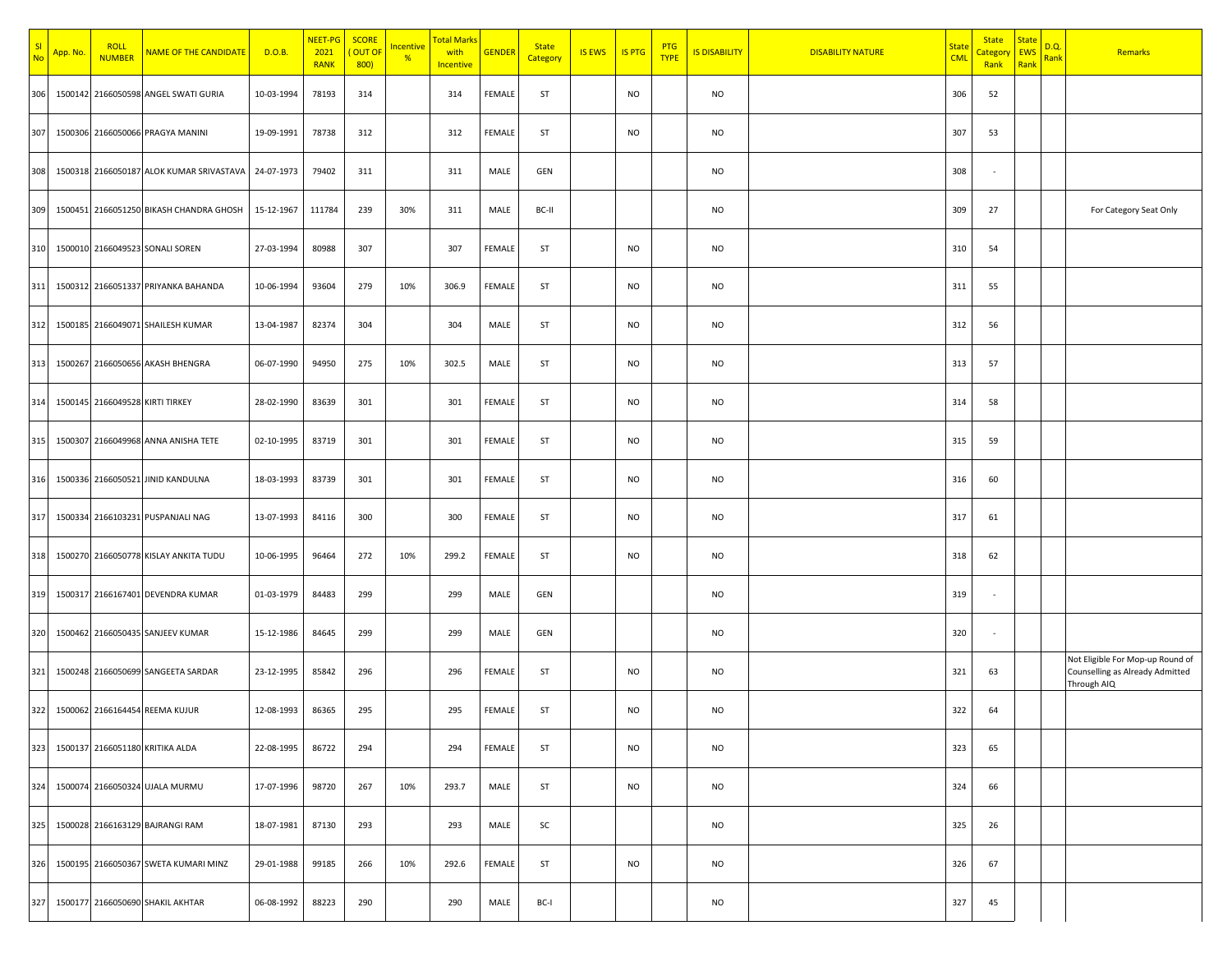| -SI<br>N <sub>0</sub> | <mark>App. No.</mark> | <b>ROLL</b><br><b>NUMBER</b>  | NAME OF THE CANDIDATE                    | D.O.B.     | NEET-PG<br>2021<br><b>RANK</b> | <b>SCORE</b><br>OUT OF<br>800 | <u>Incentive</u><br>% | <mark>Total Mark</mark><br>with<br>Incentive | <b>GENDER</b> | <b>State</b><br>Category | <b>IS EWS</b> | <b>IS PTG</b> | <b>PTG</b><br><b>TYPE</b> | <b>IS DISABILITY</b> | <b>DISABILITY NATURE</b> | <b>State</b><br><b>CML</b> | <b>State</b><br><mark>`ategor</mark><br>Rank | <b>State</b><br><b>EWS</b><br>Rank | <u>D.Q.</u><br><mark>Rank</mark> | Remarks                                                                            |
|-----------------------|-----------------------|-------------------------------|------------------------------------------|------------|--------------------------------|-------------------------------|-----------------------|----------------------------------------------|---------------|--------------------------|---------------|---------------|---------------------------|----------------------|--------------------------|----------------------------|----------------------------------------------|------------------------------------|----------------------------------|------------------------------------------------------------------------------------|
| 328                   |                       |                               | 1500238 2166048802 RAVI KUMAR PASWAN     | 26-04-1986 | 88634                          | 290                           |                       | 290                                          | MALE          | SC                       |               |               |                           | <b>NO</b>            |                          | 328                        | 27                                           |                                    |                                  |                                                                                    |
| 329                   |                       |                               | 1500231 2166051314 SUMIT KUMAR           | 24-04-1993 | 88769                          | 289                           |                       | 289                                          | MALE          | BC-I                     |               |               |                           | <b>NO</b>            |                          | 329                        | 46                                           |                                    |                                  |                                                                                    |
| 330                   |                       |                               | 1500070 2166050150 DHARMA MAJHI          | 05-08-1993 | 89002                          | 289                           |                       | 289                                          | MALE          | ST                       |               | <b>NO</b>     |                           | <b>NO</b>            |                          | 330                        | 68                                           |                                    |                                  |                                                                                    |
| 331                   |                       |                               | 1500483 2166048903 NEHA PRASAD           | 02-09-1992 | 89591                          | 287                           |                       | 287                                          | FEMALE        | GEN                      |               |               |                           | <b>NO</b>            |                          | 331                        | $\sim$                                       |                                    |                                  |                                                                                    |
| 332                   |                       |                               | 1500301 2166049746 MEGH CHANDRA DAS      | 05-04-1989 | 89935                          | 286                           |                       | 286                                          | MALE          | SC                       |               |               |                           | <b>NO</b>            |                          | 332                        | 28                                           |                                    |                                  |                                                                                    |
| 333                   |                       |                               | 1500484 2166051272 RAINA SONALI BHENGRA  | 07-11-1992 | 103355                         | 257                           | 10%                   | 282.7                                        | FEMALE        | ST                       |               | <b>NO</b>     |                           | <b>NO</b>            |                          | 333                        | 69                                           |                                    |                                  |                                                                                    |
| 334                   |                       |                               | 1500139 2166050399 GORETTI SAPHIRA KUJUR | 22-03-1973 | 92606                          | 280                           |                       | 280                                          | FEMALE        | ST                       |               | <b>NO</b>     |                           | <b>NO</b>            |                          | 334                        | 70                                           |                                    |                                  | Not Eligible For Mop-up Round of<br>Counselling as Already Admitted<br>Through AIQ |
| 335                   |                       |                               | 1500417 2166051154 PAWIKA KUMARI         | 14-11-1992 | 93152                          | 280                           |                       | 280                                          | FEMALE        | SC                       |               |               |                           | <b>NO</b>            |                          | 335                        | 29                                           |                                    |                                  |                                                                                    |
| 336                   |                       |                               | 1500173 2166050788 SIPING NIBHA BARLA    | 25-10-1994 | 93423                          | 279                           |                       | 279                                          | FEMALE        | ST                       |               | <b>NO</b>     |                           | <b>NO</b>            |                          | 336                        | 71                                           |                                    |                                  |                                                                                    |
| 337                   |                       |                               | 1500458 2166050523 DEEPAK KUMAR SINHA    | 08-08-1992 | 105022                         | 253                           | 10%                   | 278.3                                        | MALE          | BC-II                    |               |               |                           | <b>NO</b>            |                          | 337                        | 28                                           |                                    |                                  |                                                                                    |
| 338                   |                       |                               | 1500273 2166051311 POONAM KUJUR          | 14-02-1995 | 94410                          | 277                           |                       | 277                                          | FEMALE        | <b>ST</b>                |               | <b>NO</b>     |                           | <b>NO</b>            |                          | 338                        | 72                                           |                                    |                                  |                                                                                    |
| 339                   |                       |                               | 1500158 2166050592 DEEPAK KUMAR KACHHAP  | 20-09-1990 | 94775                          | 276                           |                       | 276                                          | MALE          | ST                       |               | <b>NO</b>     |                           | <b>NO</b>            |                          | 339                        | 73                                           |                                    |                                  |                                                                                    |
| 340                   |                       | 1500466 2166172542 NIDHI EKKA |                                          | 18-09-1991 | 107511                         | 248                           | 10%                   | 272.8                                        | FEMALE        | ST                       |               | <b>NO</b>     |                           | <b>NO</b>            |                          | 340                        | 74                                           |                                    |                                  |                                                                                    |
| 341                   |                       |                               | 1500140 2166050990 MOHIT SAWAIYAN        | 21-12-1993 | 96492                          | 272                           |                       | 272                                          | MALE          | ST                       |               | <b>NO</b>     |                           | <b>NO</b>            |                          | 341                        | 75                                           |                                    |                                  |                                                                                    |
| 342                   |                       |                               | 1500005 2166042017 JAYA PRITICA TOPPO    | 18-11-1992 | 96723                          | 271                           |                       | 271                                          | FEMALE        | ST                       |               | NO.           |                           | <b>NO</b>            |                          | 342                        | 76                                           |                                    |                                  |                                                                                    |
| 343                   |                       |                               | 1500443 2166050581 SUNIL KUMAR SINGH     | 26-06-1972 | 98428                          | 268                           |                       | 268                                          | MALE          | GEN                      |               |               |                           | <b>NO</b>            |                          | 343                        |                                              |                                    |                                  |                                                                                    |
| 344                   |                       | 1500469 2166050831 PRIYANKA   |                                          | 26-11-1985 | 98888                          | 267                           |                       | 267                                          | FEMALE        | GEN                      |               |               |                           | <b>NO</b>            |                          | 344                        |                                              |                                    |                                  |                                                                                    |
| 345                   |                       |                               | 1500223 2166050902 MAHTO HEMANTI RAGHU   | 05-06-1983 | 99079                          | 266                           |                       | 266                                          | FEMALE        | BC-I                     |               |               |                           | <b>NO</b>            |                          | 345                        | 47                                           |                                    |                                  |                                                                                    |
| 346                   |                       |                               | 1500468 2166049674 ROBIN MANISH LAKRA    | 01-04-1981 | 101622                         | 260                           |                       | 260                                          | MALE          | ST                       |               | <b>NO</b>     |                           | <b>NO</b>            |                          | 346                        | 77                                           |                                    |                                  |                                                                                    |
| 347                   |                       |                               | 1500441 2166050387 SUDARSHANA            | 07-03-1989 | 112867                         | 236                           | 10%                   | 259.6                                        | FEMALE        | <b>ST</b>                |               | <b>NO</b>     |                           | <b>NO</b>            |                          | 347                        | 78                                           |                                    |                                  | For Category Seat Only                                                             |
| 348                   |                       |                               | 1500452 2166051297 MELISHA SHILPY LAKRA  | 19-12-1991 | 102514                         | 259                           |                       | 259                                          | FEMALE        | <b>ST</b>                |               | <b>NO</b>     |                           | <b>NO</b>            |                          | 348                        | 79                                           |                                    |                                  |                                                                                    |
| 349                   |                       |                               | 1500482 2166050838 RANJEET KUMAR RAJAK   | 26-11-1987 | 102601                         | 259                           |                       | 259                                          | MALE          | SC                       |               |               |                           | <b>NO</b>            |                          | 349                        | 30                                           |                                    |                                  |                                                                                    |